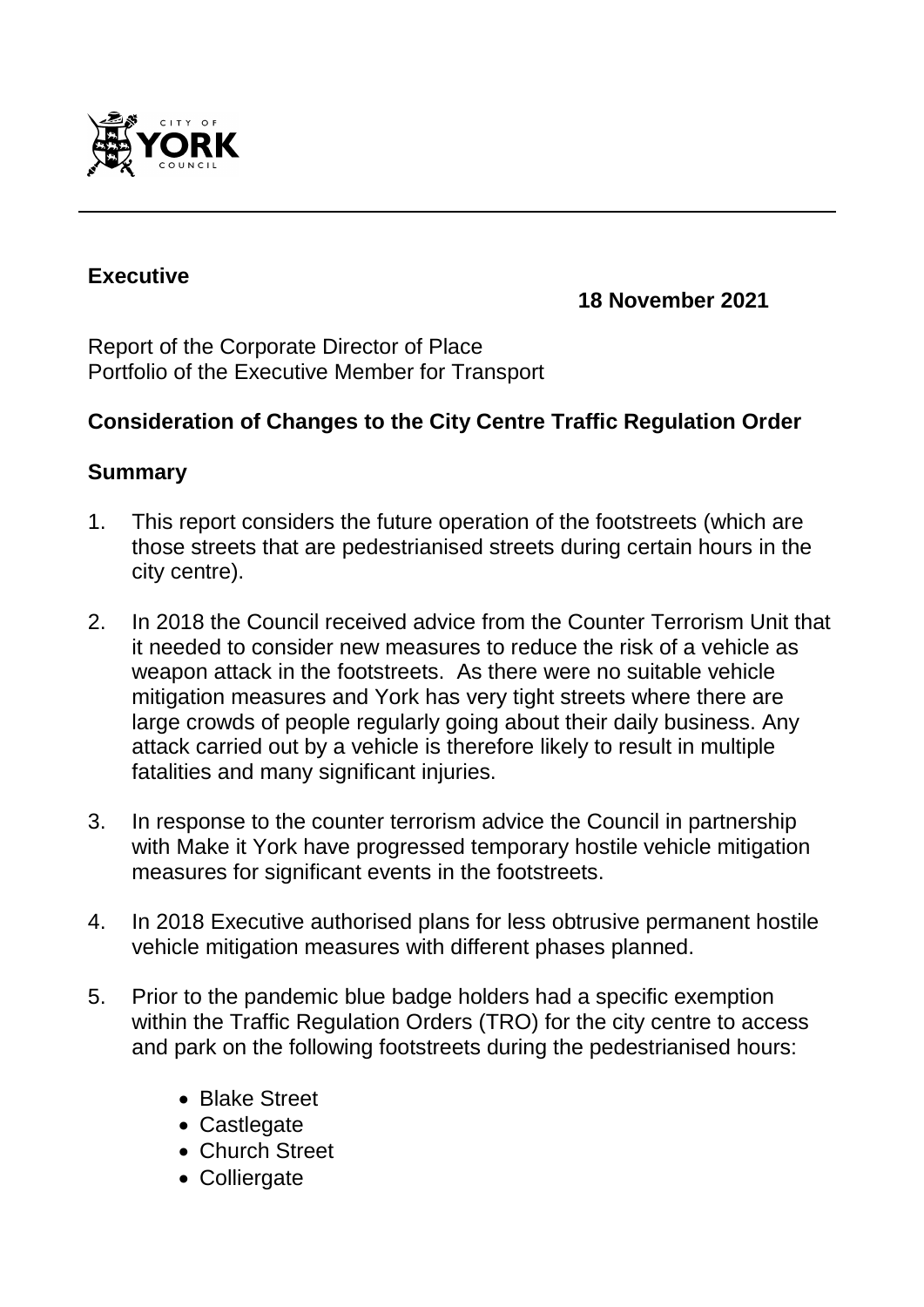- Goodramgate between Deangate and Church Street
- King's Square
- Lendal
- St Andrewgate between its junction with King's Square and a point 50 metres north east
- St Helen's Square
- 6. The first phase of hostile vehicle mitigation measures approved by Executive did not include those streets listed in paragraph 5 which blue badge holders retained an exemption to access, but they were identified as a future phases of hostile vehicle mitigation measures.
- 7. The Police have a power to request, and the Council an obligation to implement any anti terrorism traffic regulation order which may inhibit any vehicle access to an area.
- 8. In response to the COVID pandemic the exemption allowing access and parking for Blue Badge holders was removed through a Temporary Traffic Regulation Order (TTRO) to facilitate a vehicle free environment for the safe increase of space for social distancing in line with Government safer public space guidance
- 9. Prior to the pandemic the core footstreet hours were from 10.30am to 5pm. The TTRO extended the pedestrianised hours until 8pm each day. This change and the vehicle free environment facilitated many new pavement cafés permitted under the Government's temporary legislation which removed the requirement for planning permission. This temporary legislation has since been extended until September 2022.
- 10. These decisions were formalised by the Executive as part of the COVID one year Transport and Place Strategy.
- 11. Whilst a significant number of businesses, residents and visitors benefited from this initiative, it was always acknowledged that this would have the greatest impact on those Blue Badge holders who use vehicles to access the footstreets.
- 12. As a result a significant engagement programme has been undertaken to understand the benefits and impacts especially for the disabled community.
- 13. In response to this engagement, a number of mitigation measures have been implemented, with mitigations that were less successful removed.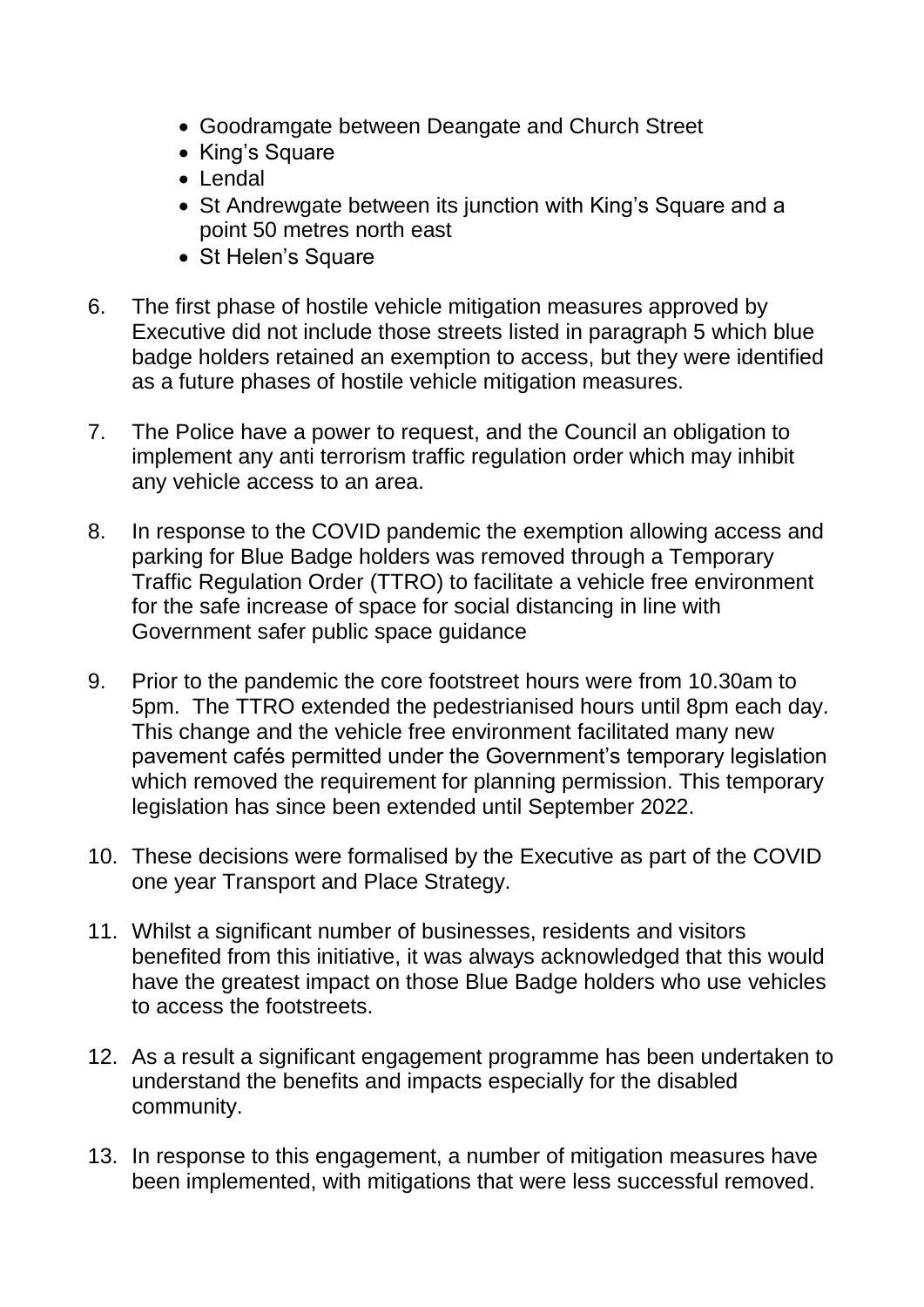- 14. In November 2020 Executive delegated to the Executive Member for Transport the decision to start the formal process to consider whether blue badge exemptions should be removed to allow counter terrorism measures to be brought forward in a single stage and reduce vehicle and pedestrian conflict. Castlegate was included as making the temporary measures permanent is in accordance with the Castle Gateway masterplan.
- 15. Executive also approved at this meeting feasibility work on counter terrorism measures to protect the additional vehicle free footstreets created if the blue badge exemption was removed.
- 16. The decision to undertake the statutory consultation to permanently remove the Blue Badge access exemption and a series of mitigations was taken in June 2021. The consultation process commenced in July 2021, to consider future permanent arrangements as follows:
	- i) The removal of the exemption on vehicles displaying a Blue Badge from accessing Blake Street, Castlegate, Church Street, Colliergate, Goodramgate between Deangate and Church Street, King's Square, Lendal, St Andrewgate between its junction with King's Square and a point 50 metres north east and St Helen's Square during the pedestrian hours.
	- ii) to introduce dedicated Blue Badge parking bays on Carmelite Street, Deangate, Duncombe Place, Dundas Street, St Andrewgate and St Saviourgate. To introduce a shared Blue Badge Parking/loading bay on Duncombe Place and a 'No Loading' at any time restriction on Aldwark.
- 17. The main points arising from the statutory consultation are:
	- that the removal of the exemption will provide a safer environment for all whilst reducing the risk of a terrorist attack on the city centre
	- if the exemption is removed this will have an impact on the accessibility of the footstreets for some residents/visitor with mobility issues. This is likely to result in some of those impacted actually being unable to access the footstreets.
- 18. In order to enable Executive to have due regard to these impacts additional information has also been provided on the results of the wider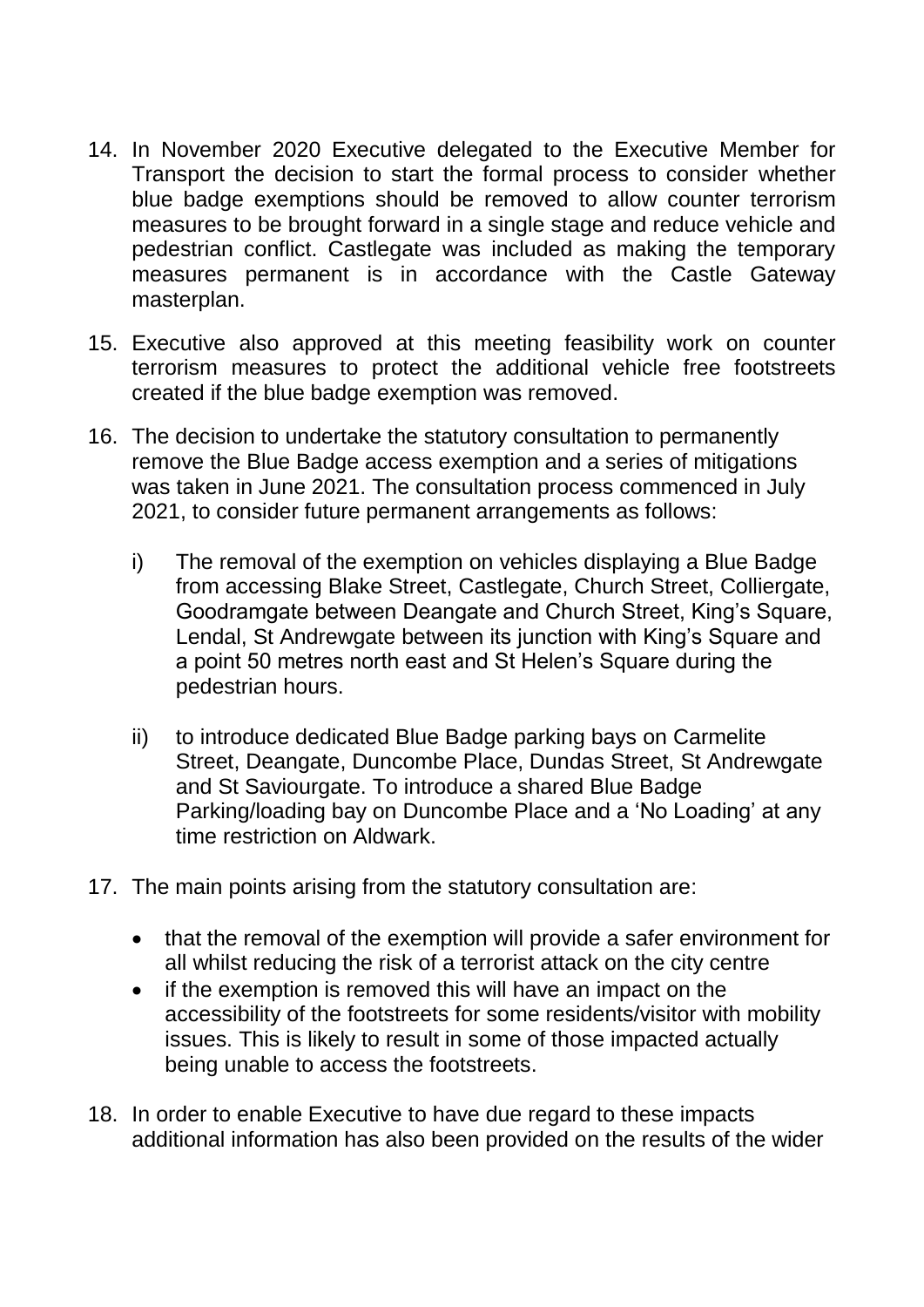engagement and consultations with blue badge holders and other stakeholders.

- 19. The Customer and Corporate Services Scrutiny Management Committee have considered this item in partnership with the Health Adult Social Care Policy Scrutiny Committee and the Economy and Place Scrutiny Committee to review the impacts and benefits of the proposals. Officers presented the impacts identified and members heard personal testimony of the lived experience of these impacts.
- 20. Therefore Executive will be asked to consider recommendations which have been carefully considered under the Council's duties under the Equalities Act.

#### **Recommendations**

21. The Executive is asked to:

#### **Hostile Vehicle Mitigation and Future Blue Badge Access to Footstreets**

a. Consider the responses to the statutory consultation on the removal of blue badge exemptions permitting access to footstreets during pedestrianised hours.

*Reason: to recognise the statutory consultation process as part of decision making*

b. Consider the impact of the proposals on Blue Badge holders and the disabled community, as identified through the statutory consultation and the wider engagement work the council has undertaken. Some of this community have made clear that removal of the exemption will remove their ability to access the footstreets which is set out and duly considered within the Equalities Impact Assessment at Annex AA.

*Reason: to recognise the Council's duties under the Equalities Act and Human Rights Act and to ensure that the Council strikes the a proportionate balance between the rights of individuals and the interests of the community and to have due regard to the impacts that the proposals will have on some members of a community with a protected characteristic.*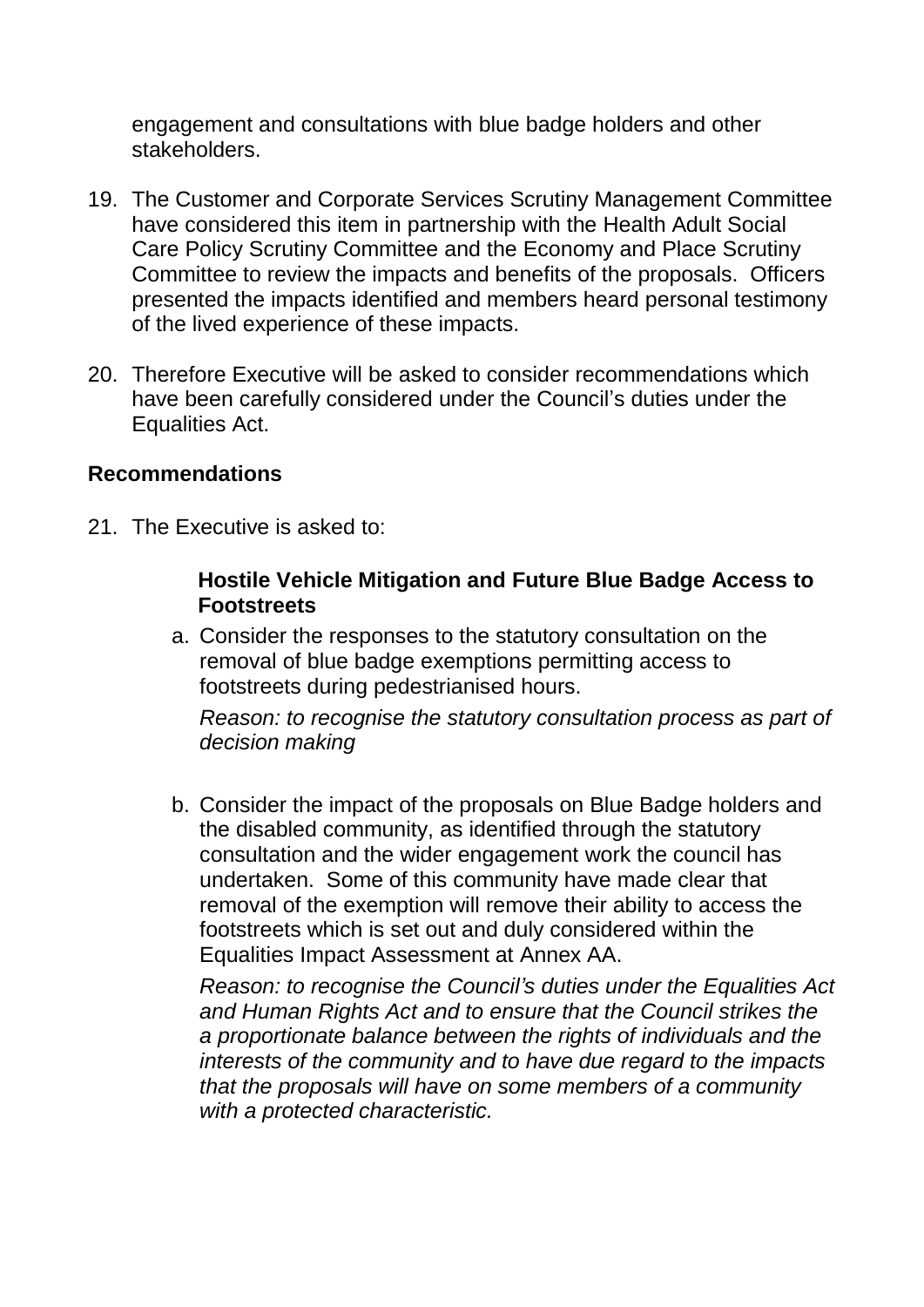- c. Having considered points a and b Executive is asked to consider officers recommendation to remove the exemption on vehicles displaying a Blue Badge from accessing Blake Street, Church Street, Colliergate, Goodramgate between Deangate and Church Street, King's Square, Lendal, St Andrewgate between its junction with King's Square and a point 50 metres north east and St Helen's Square during the pedestrian hours.
- d. To review and bring back a report on all remaining vehicle access exemptions such as bullion vehicles and explore how they can be removed or discouraged to protect the integrity of the counter terrorism measures.

*Reason: To protect more of the footstreets from the risk of a terrorist attack recognising the responsibilities of the Council in relation to the European Convention of Human Rights Article 2, The Right to Life, this article places a positive duty on the state to protect life whilst considering the Council's Equalities Duty*

- e. Having considered points a and b Executive is asked to consider officers recommendation to not proceed with a permanent change to remove blue badge access to Castlegate at this stage. *Reason: The case for change at Castlegate is presented in the Castle Gateway Masterplan. Any proposals for this location need to be considered once a delivery and phasing plan for the Castle Gateway project is approved*
- f. Implement the additional Blue Badge parking that formed part of the statutory consultation, with the exception of the two bays on St Andrewgate nearest to its junction with Bartle Garth *Reason: Recognising the consultation comments relating to St Andrewgate. Those on St Andrewgate nearest to its junction with Bartle Garth are not proposed to be implemented as they cause an obstruction to vehicles and cycles as well as hindering access in/out of a private drive.*
- g. Should the Active Travel Fund bid to Improve Disabled Access Routes into and around the city centre, including improved paving and dropped kerbs be unsuccessful, to delegate to the Executive Member for Transport the reprioritisation of existing transport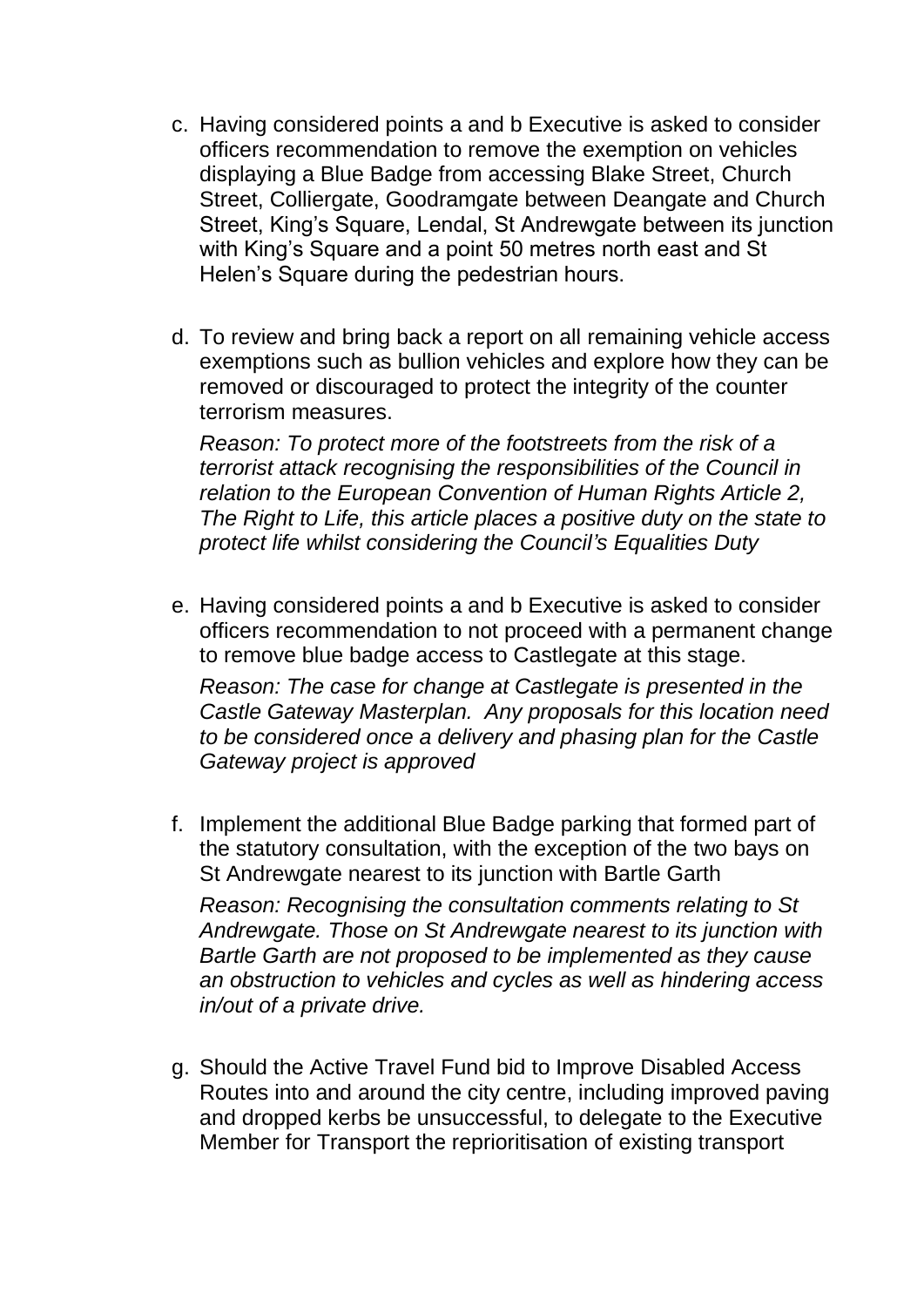funding of £250,000 to ensure this key element of the action plan in the Strategic Review of City Centre Access is delivered.

*Reason to. Recognising the impact of removing the exemption on vehicles displaying a blue badge from accessing the pedestrian area will have on the disabled community. Implementing these measures will improve access to the city centre.*

#### **Permanent Footstreet Hours**

h. To commence a statutory consultation on a permanent change to footstreet hours to be 10:30 am to 7:00pm.

*Reason: To give effect to the My City Centre Vision which has an aspiration for long term footstreet hours that run until 7pm, which was supported in the My City Centre consultation*

## **COVID Response Recommendations**

- i. Blue Badge access and parking will continue to be suspended on Castlegate until the end of September 2022. At that point blue exemptions to allow access will return and existing pavement café licenses granted to parklets on the street will not be renewed.
- *j.* Approve a further temporary extension of footstreet hours to 8pm in the evening through to the end of the calendar year

*Reason: To extend the existing footstreet hours in line with Christmas Markets*

*k.* Approve a further temporary extension of footstreet pedestrian hours to 7pm in the evening from January 2022 through to the end of September 2022 in line with the government's legislation for pavement café licenses. To rescind and reissue amended pavement café licenses with a 7pm not 8pm finish.

*Reason: To extend the existing footstreet hours in line with government extension for pavement cafe will allow the temporary pavement café licences that have been awarded to continue. Ammending the time to match the proposed permanent change to footstreet hours avoids confusion.*

# **Background**

22. York's current permanent footstreet areas were introduced in the 1980s. The footstreets are pedestrianised from 10.30am to 5pm.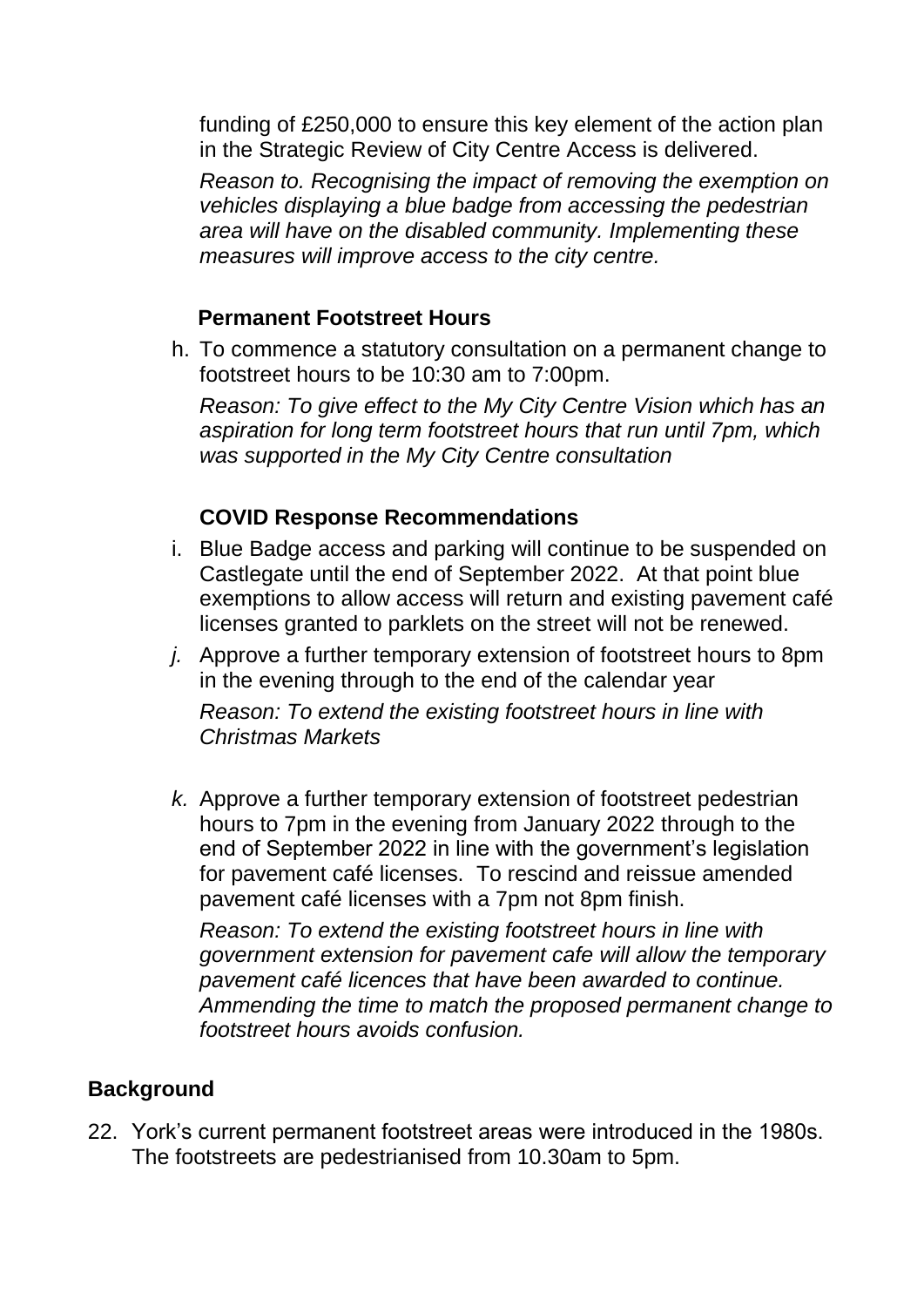- 23. Prior to COVID the hours have been extended on a temporary basis for the Christmas festive period running later - 6pm Sunday to Wednesday and 8pm Thursday to Saturday accommodating the large numbers of people visiting the footstreets at these times.
- 24. Annex A is a map showing the footstreets. Those in turquoise had an exemption which allowed blue badge holders to access those footstreets and to park in pedestrianised hours. Those in dark blue could not be accessed by blue badge holders during the pedestrianised hours.

## **February 2018 Executive Report**

- 25. At Executive in February 2018 the Council received advice from the Counter Terrorism Unit that it needed to consider new measures to reduce the risk of a vehicle as weapon attack in the footstreets. This advice has been reiterated in the response to the statutory consultation see Annex O which confirms that the Counter Terrorism Security Advisor covering York is advising York to implement Hostile Vehicle Mitigations Measures advocating the only access within them should be for emergency response vehicles only.
- 26. At this meeting Executive approved a project with a budget transferred to the Counter Terrorism project to address the risk that the Counter Terrorism Unit identified.
- 27. The decisions also show that the potential impact on blue badge holders of vehicle restrictions was identified at this early stage and instructed officers to engage with stakeholders on this issue.

#### **April 2018 Executive Report**

28. The Castle Gateway Masterplan was considered by Executive in April 2018 and approved the principle of Castlegate becoming a fully pedestrianised footstreet.

#### **September 2018 Executive Report**

- 29. In September 2018 Executive received an update on the work to date on hostile vehicle mitigation measures. The report approved a phased approach to implementation based upon an assessment of the risk for different streets. This assessment report was undertaken by specialist security consultants and is repeated with this report at Annex B.
- 30. At this meeting Executive approved a first phase of footstreets to be protected as shown in a plan at Annex C of this report.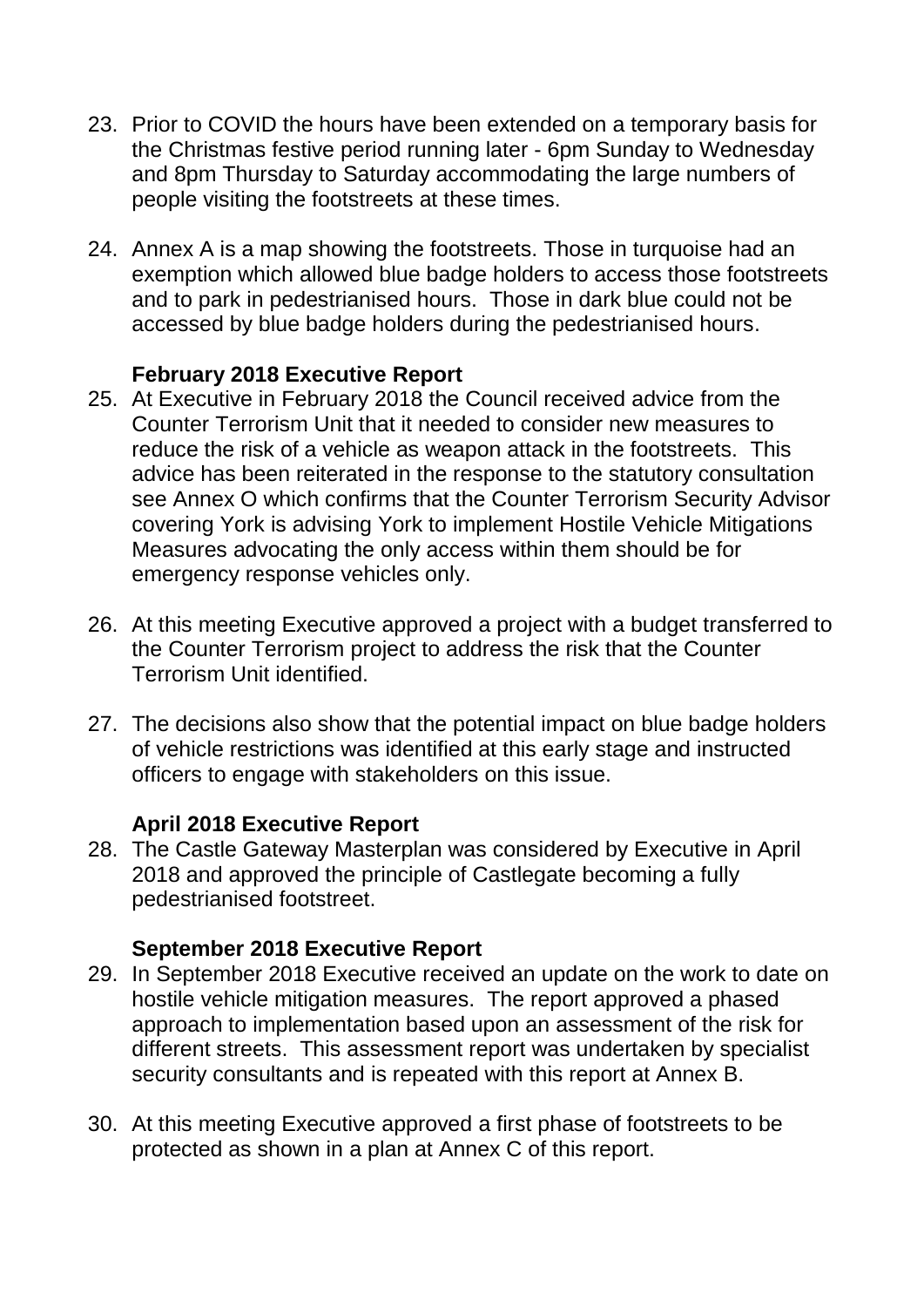- 31. The report included a letter from the police confirming the risk, but also the positive duty placed on the Council by the European Convention of Human Rights and the relevance of Article 2, The Right to Life, which places a positive duty on the state (i.e. public bodies) to protect life, see Annex D of this report.
- 32. In response to the counter terrorism advice the Council in partnership with Make it York have progressed temporary hostile vehicle mitigation measures for significant events in the footstreets, these were put in place for the Christmas Markets in 2018, 2019 and are currently in place for 2021 (Christmas markets were cancelled in 2020 due to COVID).

## **August 2019 Executive Report**

- 33. In August 2019 the Executive approved the permanent changes to the Traffic Regulation Order to deliver the Phase 1 proposals in the city centre.
- 34. The report detailed the findings from the various disabled group workshops, this is included with this report in Annex E.
- 35. The report also included Blue Badge Parking surveys before the Phase 1 TRO was implemented either permanently or experimentally, these are contained with Annex F.
- 36. An independent review of Blue Badge Parking Access was also commissioned from Parking Perspectives a consultancy specialising in parking and is included here at Annex G (needs relabelling).
- 37. A community impact assessment was prepared for the decision.

#### **February 2020 Executive Report**

38. In February 2020 Executive approved the funding of the capital costs of the scheme and noted the revenue requirements going forward for the phase 1 scheme. They also approved the final locations and authorised the procurement. In March 2020 all Council procurements were paused in response to the COVID pandemic as the Council began to make emergency decisions.

#### **June 2020 Executive Report**

39. In response to COVID and in line with the Government's Safer Public Places guidance issued in May 2020, a COVID 19 Transport and Place Strategy was adopted by Executive (Annex H), which formalised a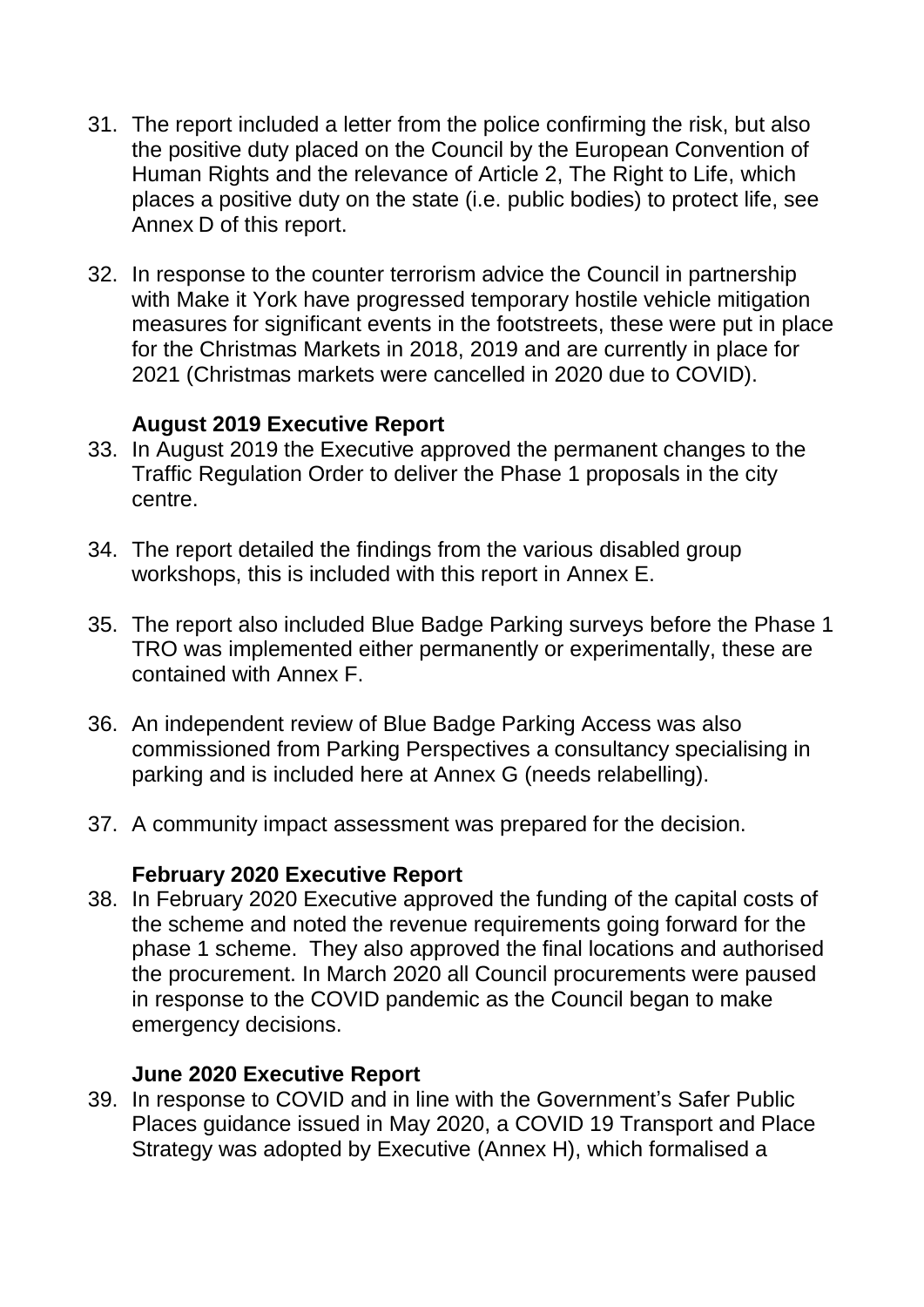number of emergency officer decisions to change the way the city was managed in response to COVID.

- 40. One of the COVID changes to the way the city was managed was to remove the blue badge access to footstreets and the areas around College Green and Deangate. This was to create space on footstreets for social distancing and queuing. To help mitigate the removal of the exemption on vehicles displaying a Blue Badge, Blue Badge parking bays were introduced at the outskirts of the pedestrian area on a temporary basis.
- 41. A number of other mitigation measures were implemented such as a free taxi shuttle from blue badge car parking (including a wheel chair accessible vehicle) to transport blue badge holders to the edge of the footstreets. Subsequently based on engagement with disabled groups College Green and Deangate Blue badge parking was reinstated and the shuttle service removed
- 42. As non essential retail reopened the space created by removing vehicles was also then utilised to support the economic recovery of the city centre and particularly those hospitality venues where social distancing created a challenge to operate. The Government released new emergency legislation which streamlined the process of applying for a pavement café license and removed the requirement for planning permission. The new pavement café legislation was originally set to expire at the end of September 2021, but the Government has subsequently extended it by a year until end of September 2022.
- 43. The TTRO as part of the response also extended the pedestrianised hours to 8pm as part of the one year strategy primarily for pavement café licenses to support the economic recovery and the city has seen 129 such licenses awarded across the whole city.

#### **November 2020 Executive Report**

- 44. Executive extended the temporary arrangements implemented in response to COVID to mirror the Governments emergency Café licence regulations and social distancing advice.
- 45. Executive received a further independent review of York's disabled access offer, prepared by Disabled Motoring UK, a charity and advocacy group for disabled people, this can be found at Annex I of this report. The recommendations of this report except for the charging of blue badge parking are within the action plan of the Strategic Review of City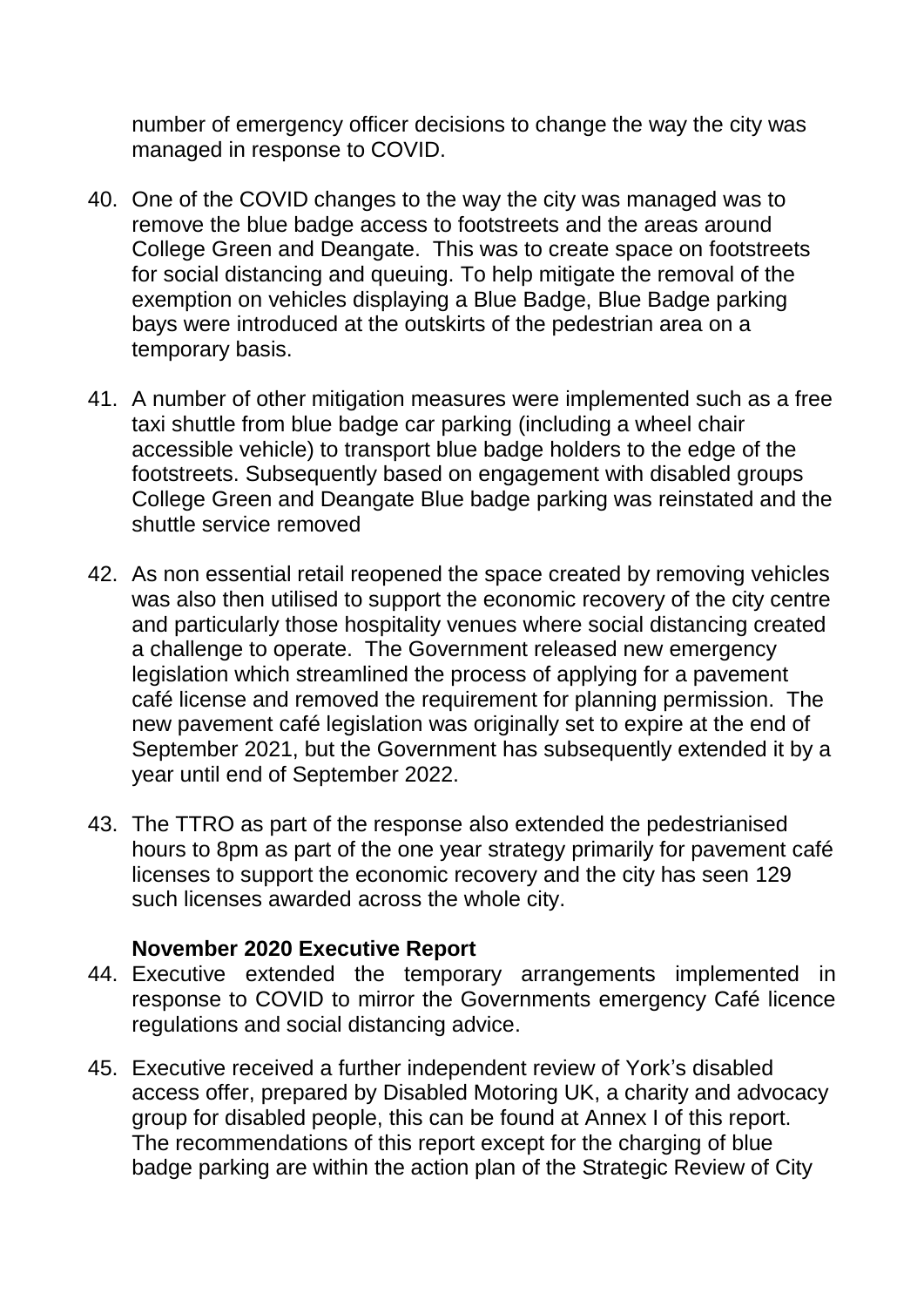Centre Access which is being considered by Executive at the same time as this report.

- 46. In November 2020 Executive delegated to the Executive Member for Transport the decision to start the formal process to consider whether blue badge exemptions should be removed to allow counter terrorism measures to be brought forward in a single stage and reduce vehicle and pedestrian conflict. Castlegate was included as making the temporary measures permanent is in accordance the Castle Gateway masterplan.
- 47. It also commissioned a strategic review of city centre access in order to improve access to the city centre and ensure any permanent change to the footstreets would be accompanied by appropriate proposals which is being considered at the same Executive Meeting
- 48. Executive also commissioned feasibility work to look at the Hostile Vehicle Mitigations measures to protect a larger number of our busy streets and having a less invasive impact on historic public squares. This would protect a larger area than phase 1 as detailed in Annex C by protecting those streets as detailed in Annex J in a single phase.
- 49. The report detailed the impacts on blue badge holders with the publication of a public open brief detailing the impacts which was agreed by York Disability Rights Forum as an accurate reflection of the impacts on disabled people.
- 50. The report detailed the benefits of vehicle free footstreets creating a café culture, boosting the early evening economy and removing vehicle pedestrian conflict from the busy footstreets. The report detailed that changes had received a positive response from businesses and residents.
- 51. The approach to creating new spaces for businesses to trade, whilst maintaining social distancing has been crucial to ensuring that York's city centre food and drink sector remains as profitable as possible in light of the various Covid-19 restrictions imposed by Government to limit infection rates. By providing a safe and welcoming environment for residents and visitors to enjoy York's nationally-renowned hospitality offer, in addition to the Council's direct economic response, we have supported city centre businesses to survive the pandemic and ensure that the local economy and in turn local service delivery is protected. Businesses are now able to enjoy the benefits of an increase in city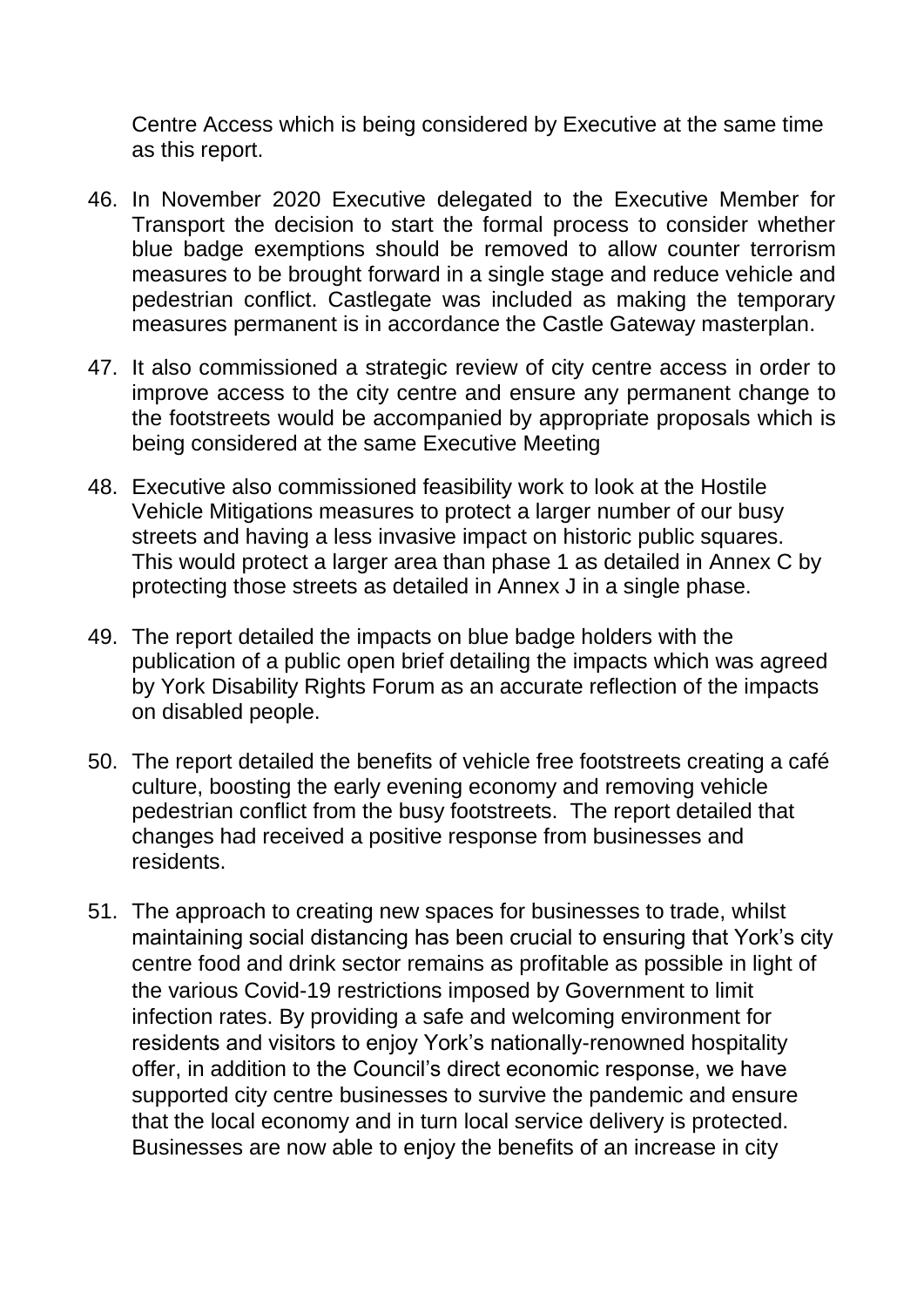centre footfall and visitor spend above pre-pandemic levels according to data provided by Centre for Cities' High Streets Recovery Tracker.

52. The introduction of the Temporary TRO has been well received by the local business community, due to the difficulties posed by the pandemic, particularly in creating new space for businesses to trade, whilst maintaining social distancing. The move was supported by the Retail Forum, York BID and other organisations in the city, and a total of 129 pavement licences have been awarded, of which 113 licences are located within the footstreets area (including Castlegate) and in Fossgate.

## **June 2021 Executive Member for Transport Decision Session**

- 53. Before moving to statutory consultation further engagement was undertaken to explore the mitigations to accompany the proposal to permanently remove blue badge exemptions to access footstreets during pedestrianised hours.
- 54. The report detailed the results of the ongoing open conversation approach, both online and offline, including direct conversations with individuals and advocacy groups and an open invite virtual workshop to engage blue badge holders.
- 55. This allowed detailed discussions to take place with those who wished to engage in depth, and captured general views through an online survey, which was distributed to nearby residents, city centre businesses, and paper based questionnaires distributed across the city as requested.
- 56. The report recognised that removing the blue badge exemption would increase public safety in areas of high footfall as the report referenced the Counter Terrorism project.
- 57. An Equalities Impact Assessment was part of the report. The responses to the consultation were annexed showing all responses as well as responses from Blue Badge holders only. They are included here as Annex K and Annex L
- 58. Based on this the Executive Member approved
	- the request to advertise the proposal to amend the Traffic Regulation Order, to remove the exemptions on vehicles with a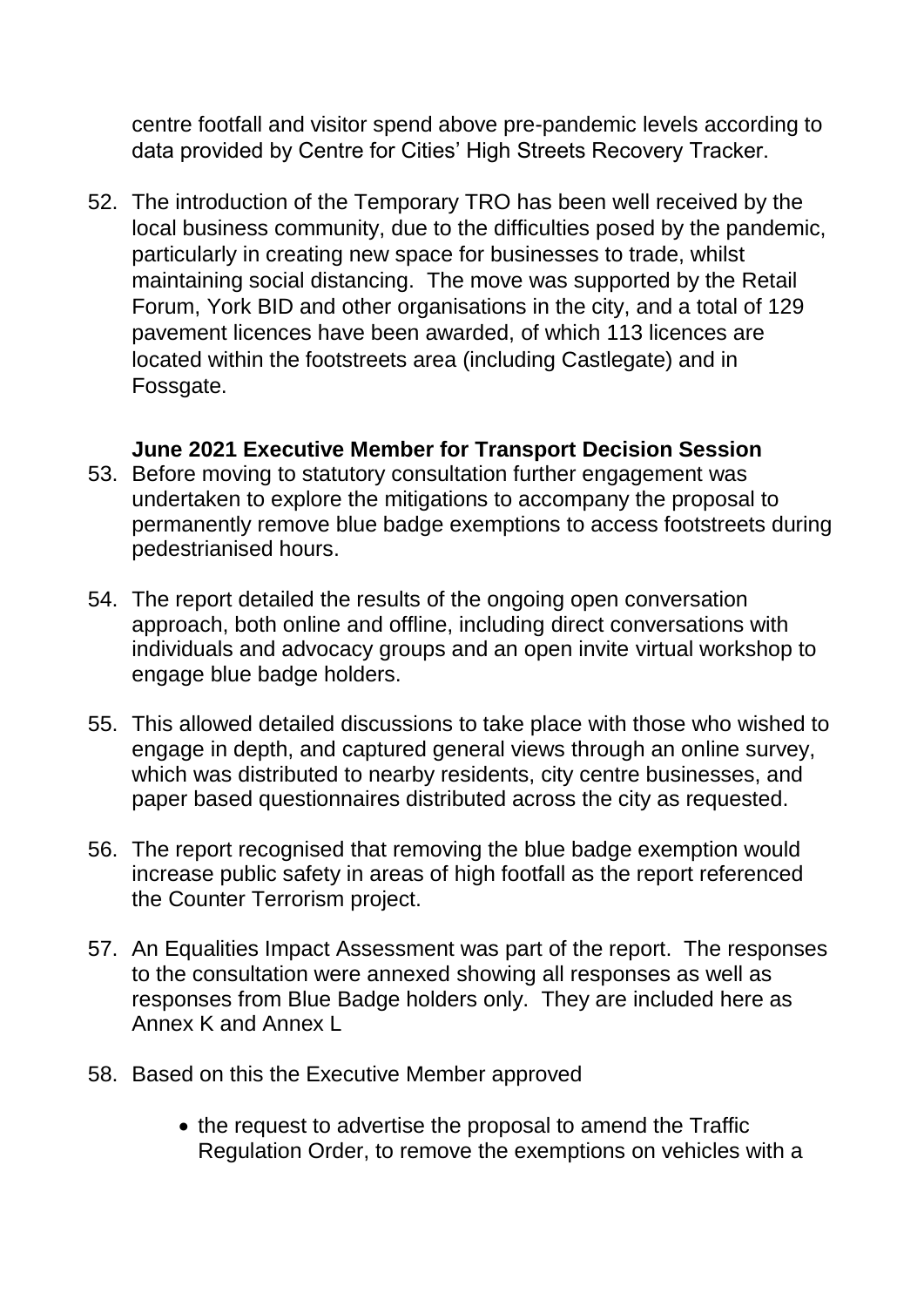Blue Disabled User Badge from permitted access to the footstreets during the pedestrian hours, as set out in the report.

*Reason: To increase public safety in areas of high footfall and reduce the level of conflict between vehicles and pedestrians, particularly in busy periods*.

• the advertisement of new Blue Badge parking areas on the outskirts of the pedestrian area and approve further investigation into some additional areas with the exception of two spaces on St Andrew's Place.

*Reason: To provide an improved level of Blue Badge parking and increase the availability of Blue Badge parking amenity.*

## **Statutory TRO Advertisement Responses**

- 59. The statutory consultation for the amendment of the TRO was advertised on 9<sup>th</sup> July 2021, with an original end date of 6<sup>th</sup> August 2021, which was extended until 13<sup>th</sup> August 2021. The statutory consultation for the proposed amendments to the TRO was advertised to amend The York Parking, Stopping and Waiting Traffic Order 2014 and The York Traffic Management Order 2014.
- 60. The York Parking, Stopping and Waiting Traffic Order 2014 was proposed to be amended to introduce:
	- i) Dedicated Blue Badge parking bays on Carmelite Street, Deangate, Duncombe Place, Dundas Street, St Andrewgate and St Saviourgate;
	- ii) shared Blue Badge Parking/loading bay on Duncombe Place and;
	- iii) 'No Loading' at any time restriction on Aldwark.
- 61. The response to the consultation for the dedicated Blue Badge parking bays (Annex M) focuses on the fact that the bays are not a substitute for parking in the footstreets and that some locations are too far away from the area that the respondents would like to access, but written objections to specific locations were only received for Deangate, Duncombe Place and St Andrewgate.
- 62. The bays on created Carmelite Street, Dundas Street and St Saviourgate were introduced when the exemption was temporarily removed. Blue Badge parking bays have been monitored since May 2021 by Parking Services once per day and a monthly average of occupancy created see Annex AB.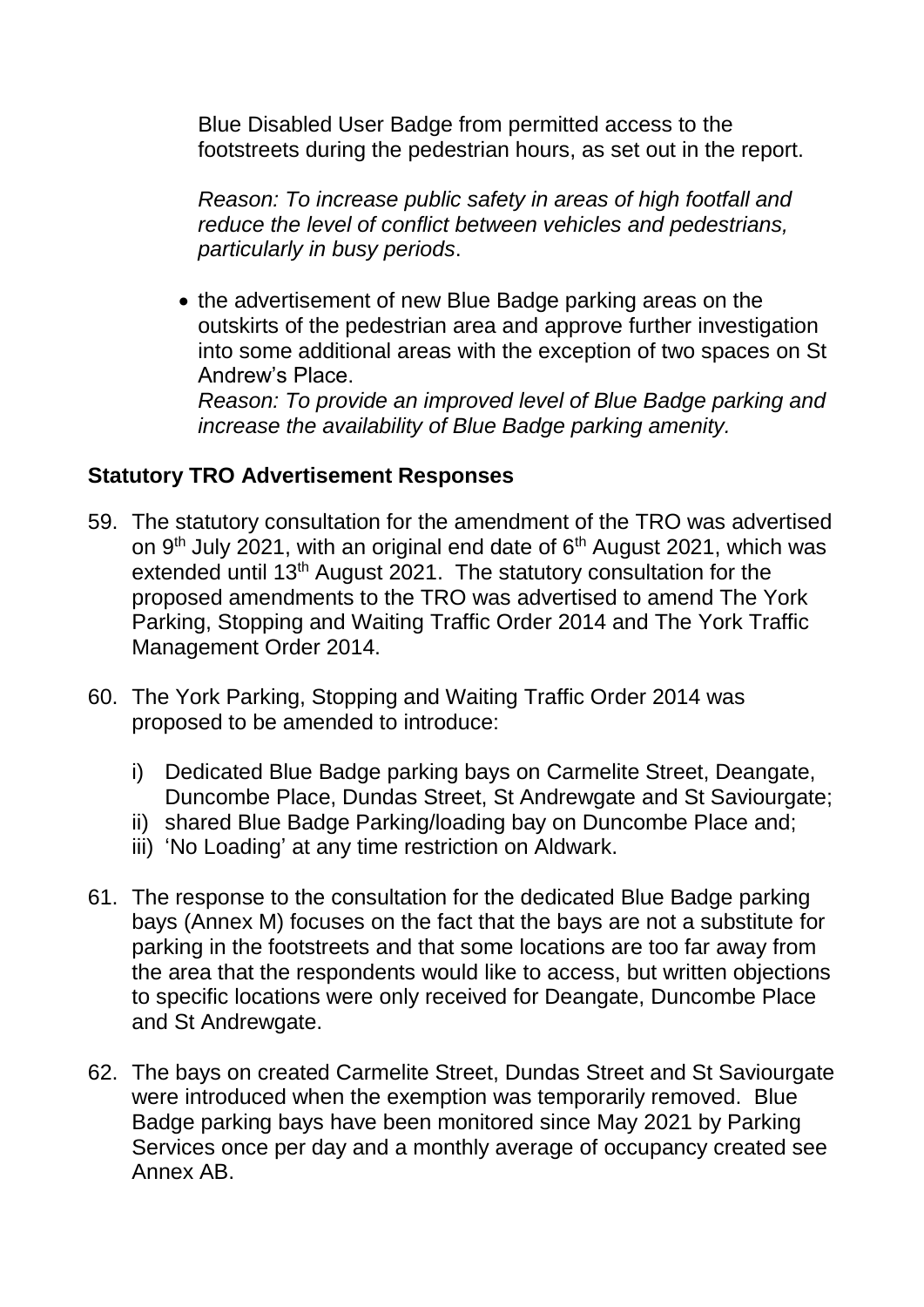- 63. The written representation for Deangate was in relation to the Minster's plans for the new Refectory at 2 Deangate, which has been subject of extensive pre-application consultation through the Minster Neighbourhood Plan and planning application. In discussions with York Minster on this matter, it was stated that the Council still wished to consult on the proposals recognising both the importance of the Minster as a destination and the impact the change would have on Blue Badge holders. If the bays are implemented then York Minster and the Council would work together to preserve blue badge parking in the locality.
- 64. York Minster raised concerns from a counter terrorism perspective about the proposed bays on Deangate and Duncombe Place, as any vehicle can display a Blue Badge and they are not licenced in the way that the taxis which currently also use Duncombe Place are. The removal of the proposed bays on Deangate and Duncombe Place, would reduce the number of Blue badge bays offered as part of the mitigation. York Minster are already in discussions with City of York Council and the Counter Terrorism Unit about counter terrorism measure requirements around the east end of York Minster and this work will continue.
- 65. The proposed bays on St Andrewgate received the greatest rate of response, with residents having concerns about the location on the bay nearest Bartle Garth, due to the location of private garages opposite and concerns about access in/out of those garages. This vehicle movements in a forward and reverse gear have been tracked in and out of the private garages.
- 66. The consultation response also raised concerns about vehicles parking near to the junction of Bartle Garth, due to them potentially restricting the visibility of vehicles exiting Bartle Garth from vehicles (including cycles) approaching from the north east on St Andrewgate. One respondent also questioned the position of the bay near to Bartle Garth as it may restrict delivery vehicles accessing Boyes, the original tracking of the location showed a 7.5t box van accessing through the area to Bartle Garth. We did also receive a response stating that the area is often used for loading/unloading heavy shopping goods for the nearby apartment block and the introduction of these bays would make that difficult.
- 67. The shared Blue Badge Parking bay and loading bay on Duncombe Place received one representation raising concerns about how the removal of a shared bay would be at the detriment of food delivery drivers who access the pedestrian area during the hours of operation.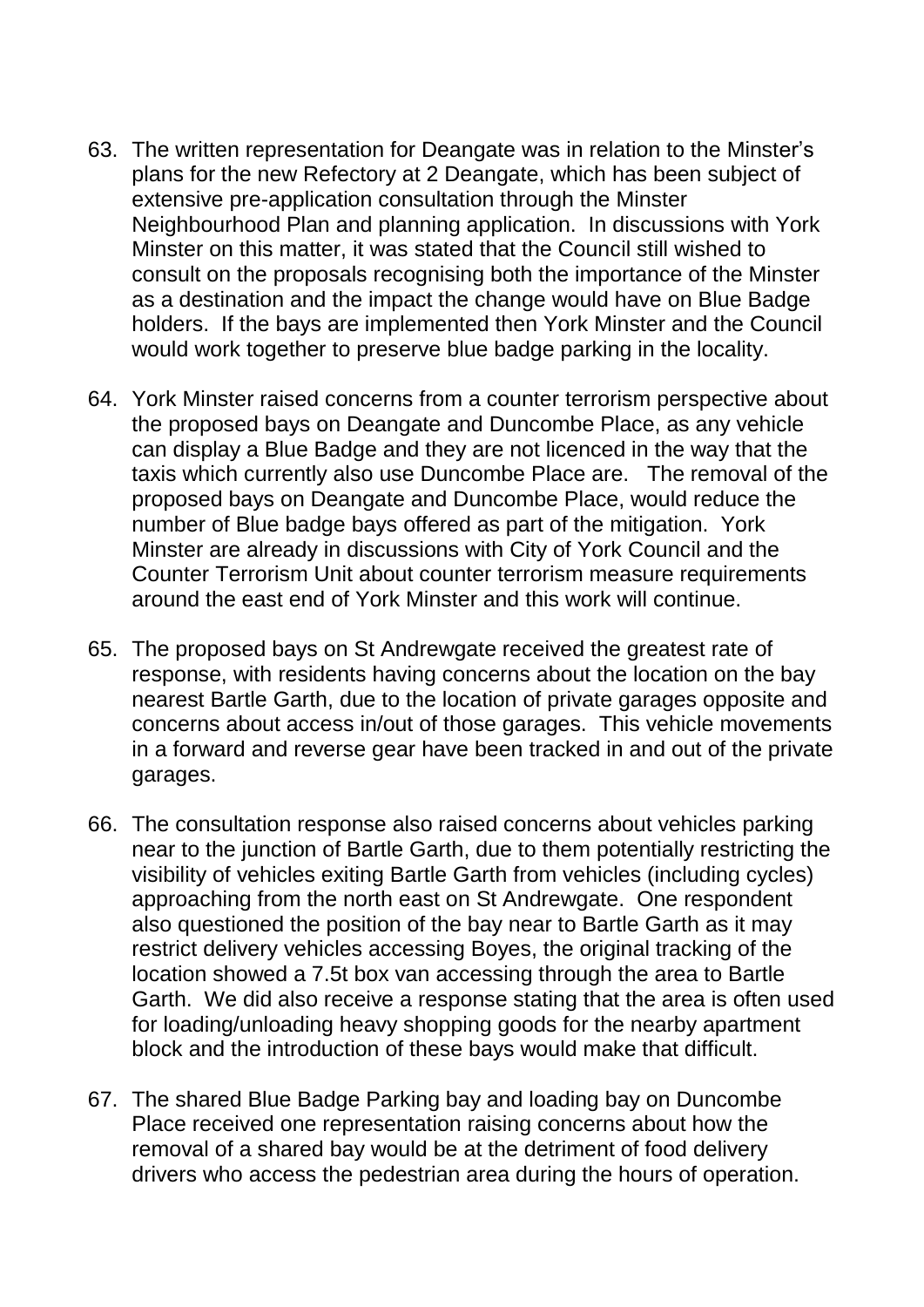The current situation observed by officers is that this is currently occurring on the street, as the bays are being used primarily by food delivery drivers waiting to receive orders, restricting the use of the bay by Blue Badge holders.

- 68. We only received one comment on the proposed loading ban on Aldwark which was in favour of the proposal due to the location been subject to inconsiderate parking, which is forcing vehicles to mount the footpath on the opposite side of the road when passing the parked vehicles.
- 69. The York Traffic Management Order 2014 was proposed to be amended to revoke the exemption on vehicles displaying a Blue Badge from accessing Blake Street, Castlegate, Church Street, Colliergate, Goodramgate between Deangate and Church Street, King's Square, Lendal, St Andrewgate between its junction with King's Square and a point 50 metres north east and St Helen's Square during the pedestrian hours (10.30am and 5.00pm)
- 70. This proposal received 206 representations on this section of the proposal. We received 5 response in favour (Annex N) of the removal of the exemption, including a response from the Counter Terrorism Security Advisor (Annex O), who works for the North East Counter Terrorism Police and oversees counter terrorism protected security in the York District. They advised that Hostile Vehicle Mitigation (HVM) is an effective and proven security measure for protecting crowded places such as the centre of York. To have an effective scheme in place, it would be necessary to exclude all vehicles from access to the sterile area during the period of operation, which unfortunately would include vehicles displaying a Blue Badge.
- 71. The remaining four responses in favour of removing the exemption for Blue Badge access in to the pedestrian area noted the availability of Blue Badge parking in Council car parks and nearby streets, with one respondent stating that he has always been able to find sufficient Blue Badge spaces in Council car parks and at York Park and Ride facilities. One respondent suggested that the pedestrian area was a less pleasant area for pedestrians and effectively was an on street car park, when the exemption was in operation.
- 72. A representation from a resident with balance and sight problems welcomed the restrictions, as it allows all pedestrians a safer space and wider access along the streets previously congested with cars. This respondent also stated that many footpaths within the pedestrian area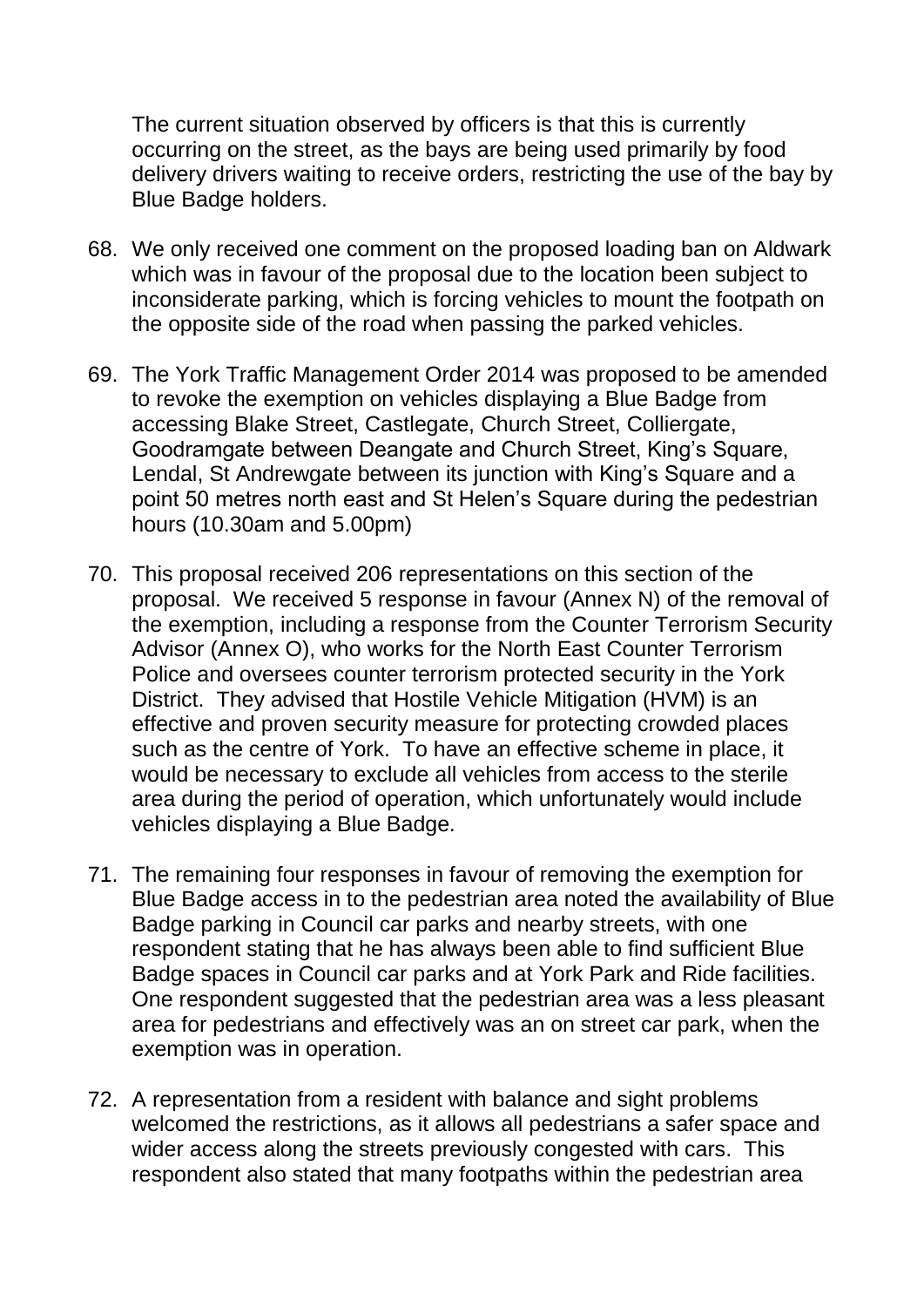are narrow and uneven, requiring some pedestrians to walk on the carriageway.

- 73. One elderly resident stated that until the temporary restrictions were put in place, they felt unwelcome in the city centre, because it was impossible to walk around without being disturbed by cars which should not be there. The respondent does point out that the existing access restrictions were never rigorously enforced, so some of the vehicle movements may not have been eligible to access those streets but still did. This is something that was noted at the beginning of the temporary restrictions with a number of resident/businesses contacting the Council to complain that their access to certain streets had been removed, which was not the case and those residents/businesses had been accessing the streets illegally.
- 74. Other comments received stated that a reinstatement of the exemption would increase pollution and reduce prosperity of the city.
- 75. We received 201 response from residents and groups against the proposal, of which 125 (Annex P) stated that if the temporary restrictions were to be made permanent, they would not continue to shop in York, with many currently unable to do so, due to the removal of the exemption on Blue Badge access. These comments were not all from Blue Badge holders, with some responders disappointed that the Council would propose restrictions that would remove access to the city centre and have vowed not to shop in the centre should the proposal be approved.
- 76. 74 (Annex Q) of the response against the removal of the exemption provided general comments on why they would not support the proposals. These were centred around discrimination against Blue Badge holders and that this proposal was preventing them from living their life as they had been able to, with some referencing that this proposal increasing obstacles that they face in their daily life, rather than reducing any obstacles.
- 77. 40 of the response received were a standard letter (Annex R), with the majority of the text provided by York Disability Rights Forum, all of these responses did include additional information about how the proposal would affect each respondent's ability to access the pedestrian area if made permanent, these are contained in either Annex P or Annex Q, depending on what their individual comments stated.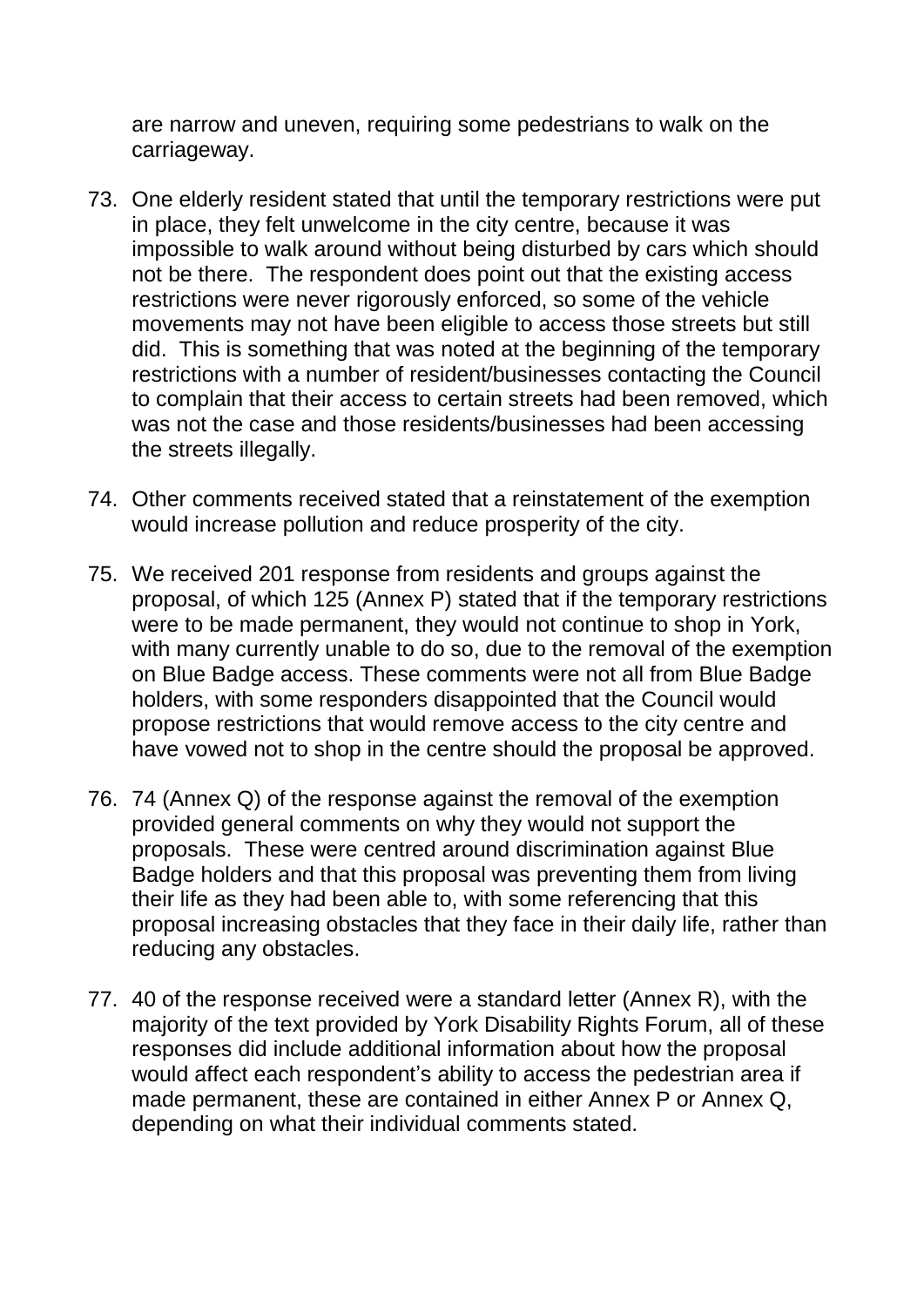- 78. The York Disability Rights Forum submitted a joint formal objection (Annex S) to the proposal, with York Accessibility Action, The York M.E. Community, York Access Hub, York Equal Access Campaign, York Labour Group of Councillors and a number of residents, who added additional comments. The formal objection states that the temporary restrictions and the proposal have/will discriminate, disproportionately against disabled people. It notes that the approval of the permanent removal of the exemption would not minimise disadvantages suffered by disabled people but it would actually increase them, which in their view would be in contradiction to the Equality Act. The objection states that they feel the Council has tried to use the temporary measures introduced because of the pandemic as a Trojan horse to bring in the permanent measures by stealth.
- 79. The objection also states that as a Human Rights City, York should be welcoming and accessible to all residents and visitors regardless of their identity or background. It also quotes the recommendations that York Human Rights City Network (YHRCN) made to the City of York Council:
	- i) CYC should immediately freeze plans to make the current situation permanent through the Footstreet Scheme, pending an inclusive assessment – see (iv).
	- ii) CYC should explicitly acknowledge that some city-centre Blue Badge parking will need to be reinstated to meet the needs of their disabled residents who cannot use alternatives.
	- iii) CYC should explicitly acknowledge the free labour Disabled People's Organisations (DPOs) have invested in gathering rich data around this topic, completing the relevant surveys, and attending multiple hours of consultation Zoom meetings where they have already shared their data and recommendations.
	- iv) CYC should set up a working group, including DPOs as equal partners, to collectively assess the Footstreet Scheme and consider how to balance the rights of York's disabled citizens with other considerations. YHRCN extends an offer to facilitate this working group to mitigate the tensions now surrounding this issue.
	- v) We recommend that CYC take a human rights approach and use PANEL principles (Participation, Accountability, Non-Discrimination and Equality) to guide decision making now and in the future. This ensures that human rights are put at the centre of policy and practice.
- 80. The York Civic Trust also provided a response (Annex T) to the consultation, which referenced their proposal submitted in April 2021, which stated that the footstreet network should remain in place and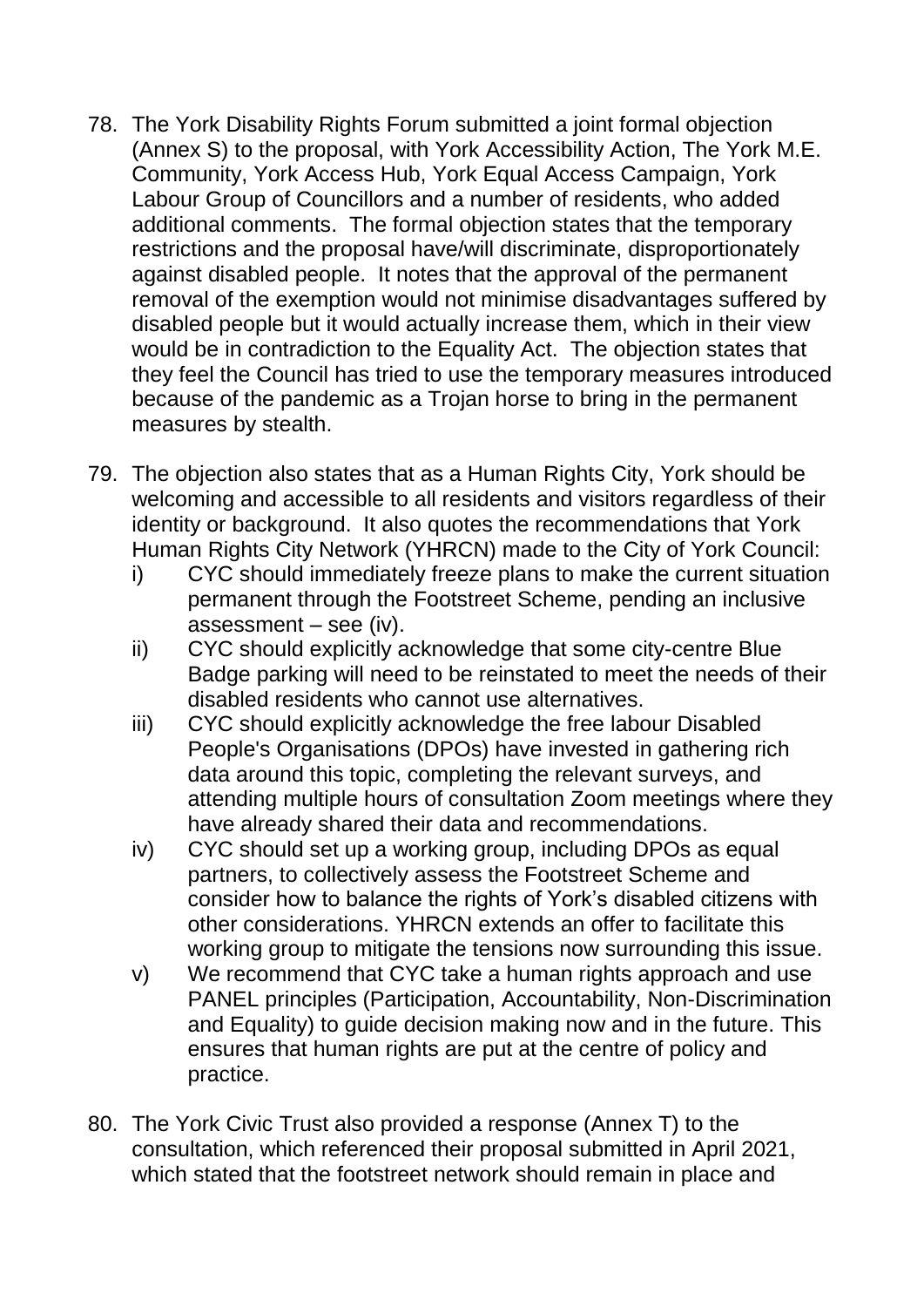recommended the introduction of the green disability badge to provide access "for those who are most disabled", which would allow them to automatically pass enforced access points, with parking provided where it does not disrupt pedestrian movements. The York Disability Forum also referenced The Civic Trust's proposal. There is no indication of how the permit scheme would operate to allow automatic access, which would obviously have to maintain the counter terrorism objective.

- 81. The representations received were generally against the removal of the exemption on the grounds that it would remove their ability to access the city centre to be able to shop, access their bank, opticians, dentist, doctors and the Post Office. Some representations stated that the proposal would preclude residents with a Blue Badge from utilising all of the facilities within the pedestrian area.
- 82. A number of respondents provided an insight in to how the proposals would restrict their ability to access the pedestrian area, due to their need to have a vehicle close by due to a number of impairments and health conditions. Respondents noted that this had a devastating impact on their daily life, quality of living and social life. They stated that the temporary restriction/proposal has not only amended their ability to continue their daily life but, as stated in a number of responses, this has also had an effect on their mental health. With some of the Blue Badge response raising concerns about how they felt the Council were prioritising visitors/tourist to the city over residents with a Blue Badge.
- 83. There was an acknowledgment from some of the representations that there was a requirement to make the pedestrian area safer whilst still allowing an access route into the pedestrian area for holders of a Blue Badge. The representations provided 24 recommendations to retain and access exemption on Goodramgate, 17 recommendations for access to be retained on Blake Street and 10 recommendations for Castlegate.

#### **Pre Decision Scrutiny**

84. At meetings of Customer and Corporate Services Scrutiny Management Committee on the 25<sup>th</sup> of October 2021 in partnership with the Health Adult Social Care Policy Scrutiny Committee in the afternoon and Economy and Place Scrutiny Committee in the evening the impacts and benefits of the proposal as advertised in the traffic regulation Order were considered.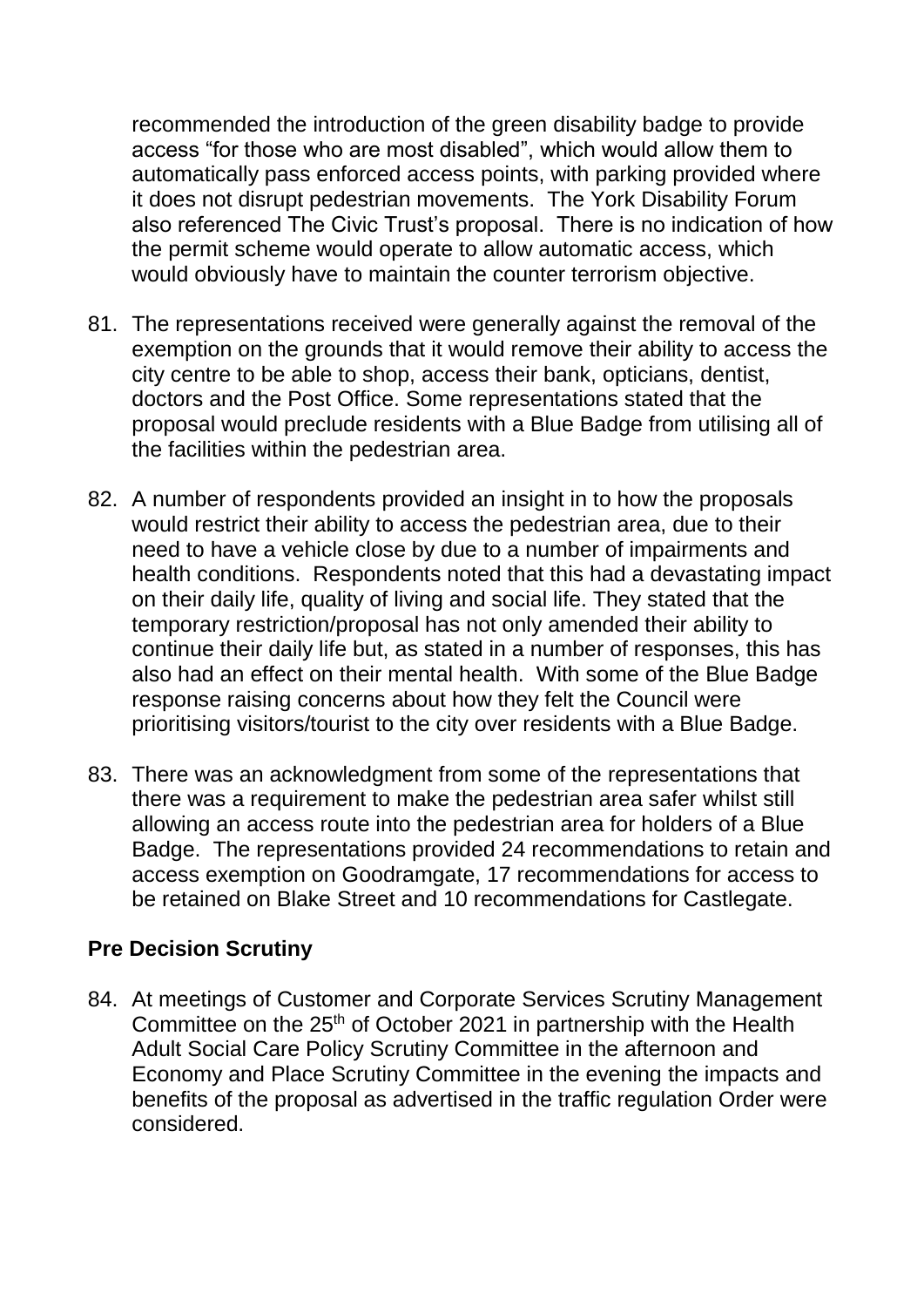- 85. Officers detailed how they had developed insight and understanding through extensive and layered engagement since Spring 2019 including;
	- Six phases of engagement with over 170 attendees at twelve workshops covering access to the city centre and impact of counter-terrorism and COVID changes to the footstreets,
	- 620 responses from disabled residents including 540 from Blue Badge Holders – to four surveys available on and offline (before the Autumn engagement)
	- Four citywide mailouts to every Blue Badge Holder in York and freepost return surveys distributed to every house through Our **City**
- 86. The approach to engagement has had extensive media coverage and social media activity, tagging Disabled People's Organisations to enable sharing.
- 87. Briefings and attendance at groups including York Disability Rights Forum, My Sight York, Advocacy Forum, Age friendly York Citizens Group, York Human Rights and Equalities Board.
- 88. Accessible engagement has been a focus by initial workshops being cofacilitated with York Disability Rights Forum, ensuring British Sign Language translators, Easy Read versions and information distributed through partners
- 89. The council published a Community Open Brief which identified the impact and was signed off by York Disability Rights Forum to ensure transparency and published minutes of every workshop since COVID began. This has been updated and is contained with Annex Z.
- 90. The scrutiny was invaluable to officers as it confirmed that officers had already captured, through the engagements undertaken all the impacts or benefits and no new information came to light. Officers actively acknowledged two key points at the meeting
	- That a group of Blue Badge Holders feel no mitigation is possible and maintain the council's actions are discriminatory. They feel a blue badge is a mitigation in itself. For some a car is independence, not a transport preference; a safe haven, a place to store medicines and equipment. Some Blue Badge Holders cannot walk 150m unaided and mobility aids are not appropriate for some people, including one respondent who reports that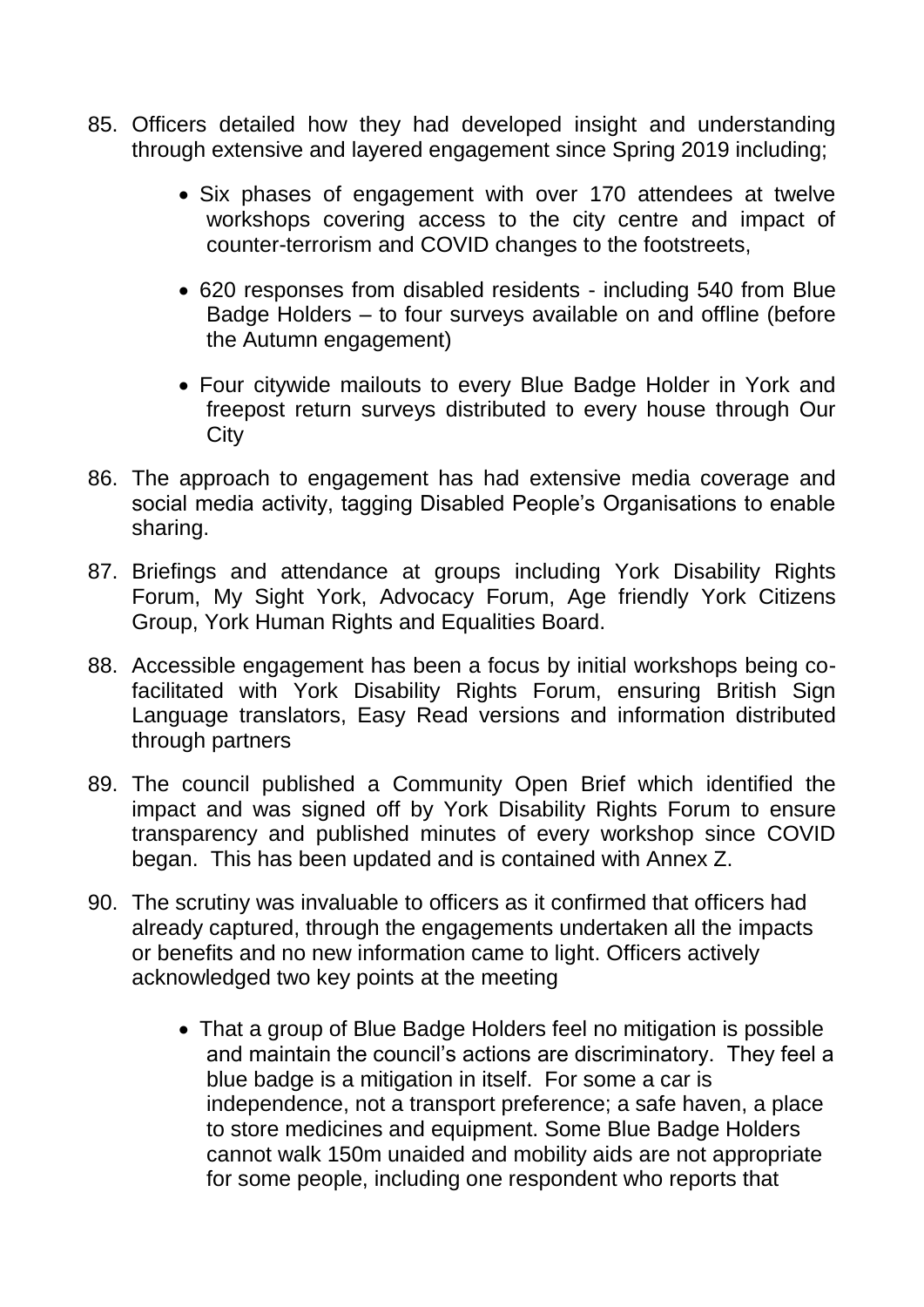using one would contradict medical advice. Recognise that not all blue badge holders would require the exemption if mitigations were implemented.

- Mitigations need to be more than just replacement blue badge parking as close as possible. It should include better parking spaces with space behind and to the side, accessible features on street furniture and regular street furniture, dropped kerbs in the right place, even and wider pavements, better communication on how to access the city centre and the improved information of the alternatives to parking.
- 91. The benefits of the proposals as advertised were also considered in that it sets the framework of how the city centre will continue to develop, recognising the need for certainty as this will allow residents and businesses to plan, such as allowing businesses to assess where it is best for them to be based. It will determine where Hostile Vehicle Mitigation measures will be placed, recognising that the future operation may be able to flex around changes to risk and people in the city centre. Temporary measures required for events are unsightly and dominant and incur revenue costs, but more permanent measures can be more carefully and respectfully designed.
- 92. The importance of the quality of the public realm and place was recognised. The quality of place impacts on residents and visitors to the city. As our historic environment attracts the visitors that underpin the economy. King's Square and St Helen's Square are historic parts of our heritage and attract significant numbers of people and offer amenity space to sit, relax and rest, and have events throughout the year.
- 93. The Federation of Small Businesses and York Improvement District talked about the importance of the changes made to the way the city centre was managed in terms of the economic recovery.
- 94. The scrutiny committees requested additional information before it met on the 8<sup>th</sup> of November to consider any recommendations to Executive.
	- i. Officer response to the report prepared by the York Human Right City Network
	- ii. Analysis of the consultation on city centre access which closed on Oct 25th
	- iii. Any accident data involving vehicles within the footstreets
	- iv. Any data on blue badge parking levels/use of spaces pre and post covid.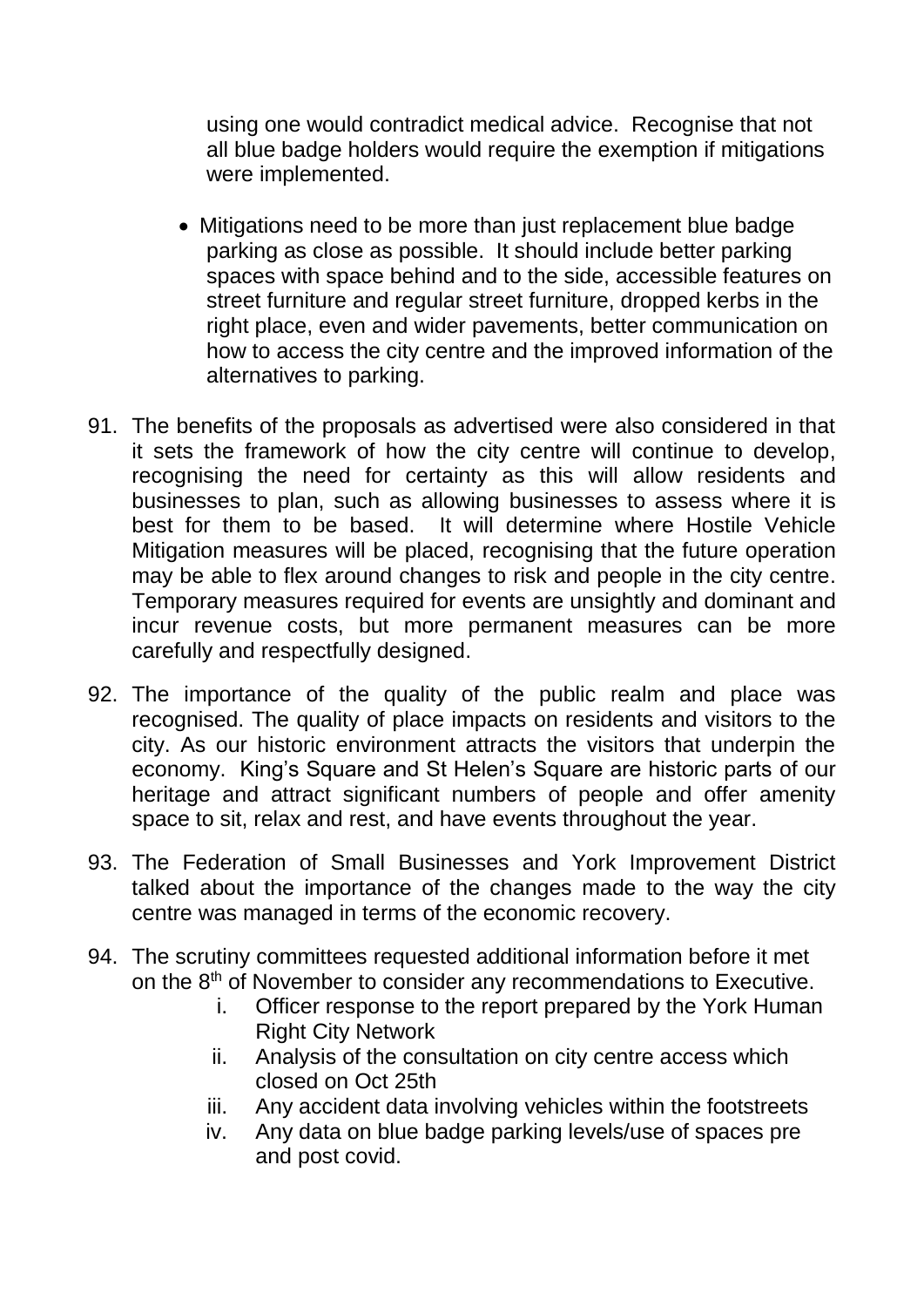- v. Any data on the likely number of Blue Badge Holders / Disabled People for whom a loss of Blue Badge access will render the footstreets inaccessible
- vi. Confirmation of the current footstreet speed limits
- 95. A draft of this report was provided to the Customer and Corporate Services Scrutiny Management Committee in advance of their meeting on the 8<sup>th</sup> of November addressing the requests for additional information to enable the committee to consider making recommendations to Executive.
	- i. As part of the Scrutiny report the recommendations by the York Human Right City Network was attached. This report is contained within Annex U. An officer response to this is contained within Annex V
	- ii. The analysis of the consultation on city centre access which closed on 25th October 2021 has been published as part of the report into the Strategic Review of City Centre Access being considered on the same agenda as this report and a draft report provided to Scrutiny.
	- iii. Any accident data involving vehicles within the footstreets. The data available has been published at Annex W of this report, but this is only the accidents reported to the police and does not include incidents which were not reported, near misses and does not reflect perceptions of pedestrian safety.
	- iv. Data on blue badge parking levels/use of spaces post COVID are contained within an annexes to this report Annex AB which is for both car park usage and on street. Directly comparable blue badge data is not available for the pre COVID period. However, Annex F does contain some data on blue badge parking pre COVID
	- v. Data on the likely number of Blue Badge Holders / Disabled People for whom a loss of Blue Badge access will render the footstreets inaccessible is not available, the number of disabled people who have a blue badge is small. However, para 75 of this report confirms that 125 respondents to the statutory consultation said they would shop elsewhere.
	- vi. The current speed limit through the footstreets is 30mph although there is an advisory speed limit (which cannot be enforced) of 10mph.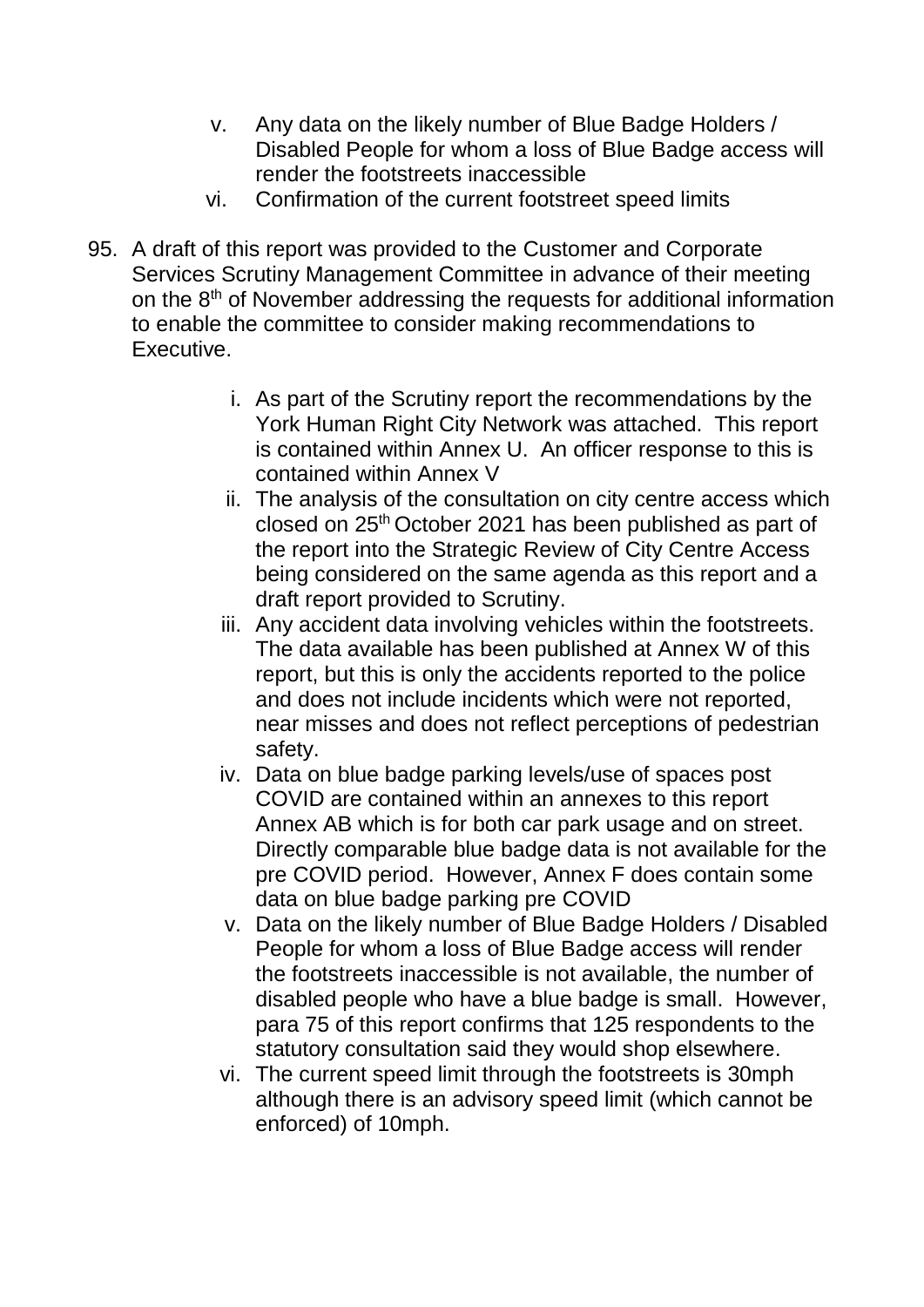96. Customer and Corporate Services Scrutiny Management Committee on the 8th of November made a number of recommendations to Executive. These will be shared with Executive as an agenda supplement.

# **Options**

97. Executive need to consider several issues:

#### **COVID Response – Temporary Pedestrianised Footstreet Hours**

- 98. The Government have extended the streamlined pavement café license legislation prepared to support economic recovery from COVID to the end of September 2022. Within the footstreets these have been facilitated partly by the removal of the blue badge exemption making them possible on those streets, but also by the increase in the pedestrianised footstreet hours to 8pm.
- 99. However, the response to the My City Centre consultation favours a 7pm finish to pedestrianised footstreets.
- 100.Executive therefore need to determine the time the pedestrianised element of the footstreet will operate until September 2022 when the existing Pavement Café Licenses expire to continue to respond to the COVID pandemic and support economic recovery.
- 101.The option is therefore whether the existing pavement café licenses that expire should continue to be facilitated with a temporary pedestrianised footstreet time of 8pm as previously, reduced to 7pm in line with the public consultation from My City Centre, or return footstreets to a 5pm finish time.

#### **Permanent Pedestrianised Footstreet Hours**

- 102.Should members have determined a change to the permanent pedestrianised footstreet hours as part of the My City Centre and Strategic Review of City Centre Access.
- 103.Any permanent change to footstreet hours will require a statutory TRO consultation and a firm proposal advertised to be responded to. This will need approval to commence with a future report on the outcome of the consultation.

#### **Extent of Counter Terrorism Measures**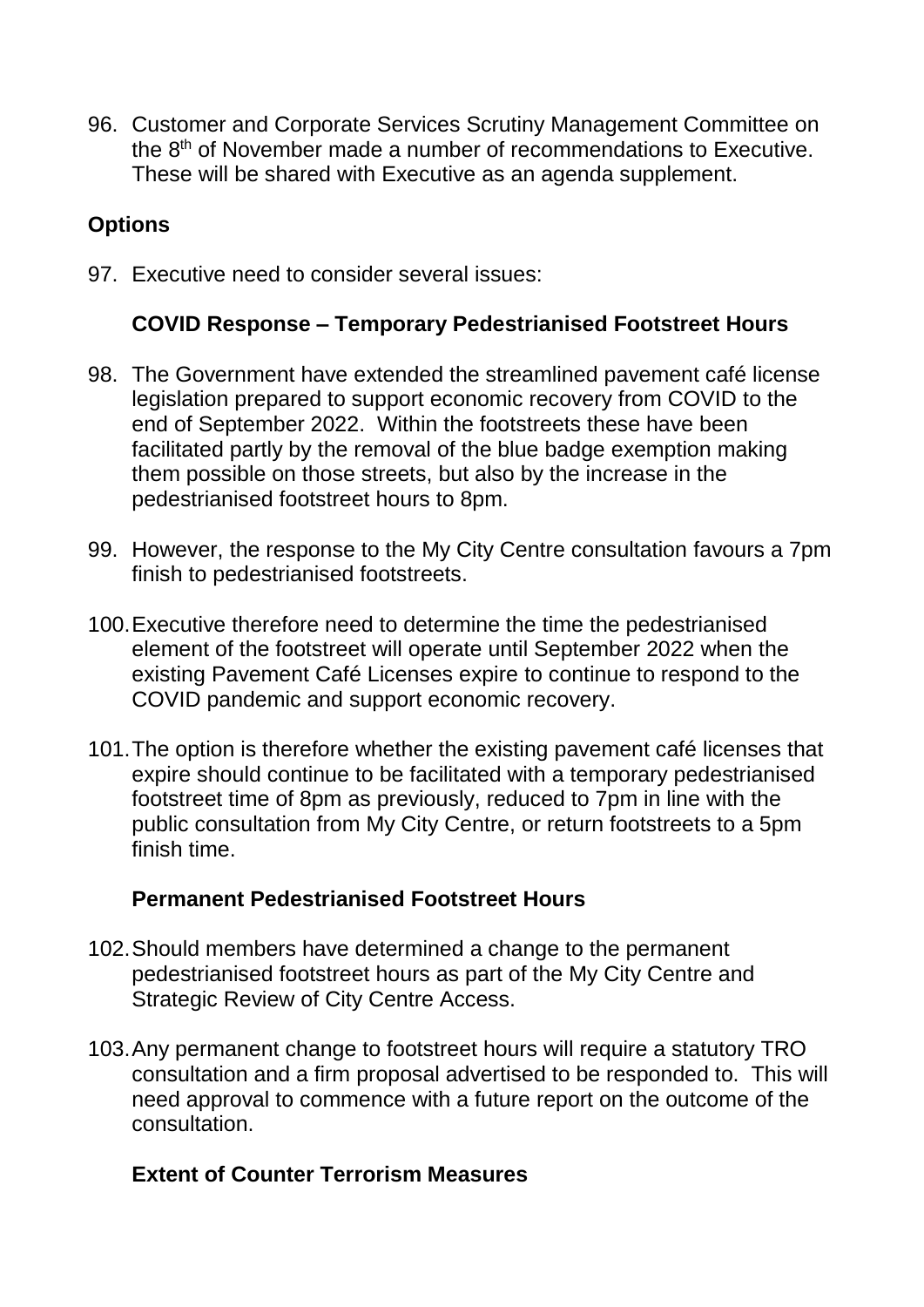- 104.The temporary removal of the blue badge exemption was to create the space for social distancing and then for the pavement café licenses. This has created
	- 3 on Blake Street
	- 3 on St Helen's Square
	- 7 on Lendal
	- 3 on Colliergate 8 on Church Street 9 on Goodramgate 5 on King's Square
	- 9 on Castlegate

39 others on existing vehicle free footstreets and 12 on Fossgate.

- 105.When Executive initiated the process to permanently remove the blue badge exemption from footstreets and explore mitigations it was to enable a larger area to be protected from terrorism with a vehicle as weapon threat and deliver the pedestrianised element of the Castle Gateway Masterplan. The report detailed the wider economic, safer and place making benefits of this approach.
- 106.The Phase 1 hostile vehicle mitigation scheme approved in 2018 did not protect the Blake Street, Lendal and St Helen's Square loop. One of the key reasons for the decision of a phased approach was that the blue badge parking outside a strategically important post office needed a resolution. Therefore recognising the risk, these footstreets were identified as a future phase. However, the relocation of the Post Office to Coney Street, a location that does not have blue badge parking in pedestrianised hours allows this phase to be considered now. Removing the blue badge exemption would enable the protection of this area with counter terrorism measures.
- 107.The phase 1 scheme did not protect Goodramgate, Church Street, King Square and Colliergate, which were identified to be a future phase, but these are some of our busiest streets. The temporary arrangements in response to COVID have shown how economic activity can thrive in this area with a car free environment. Removing the blue badge exemption would enable the protection of this area.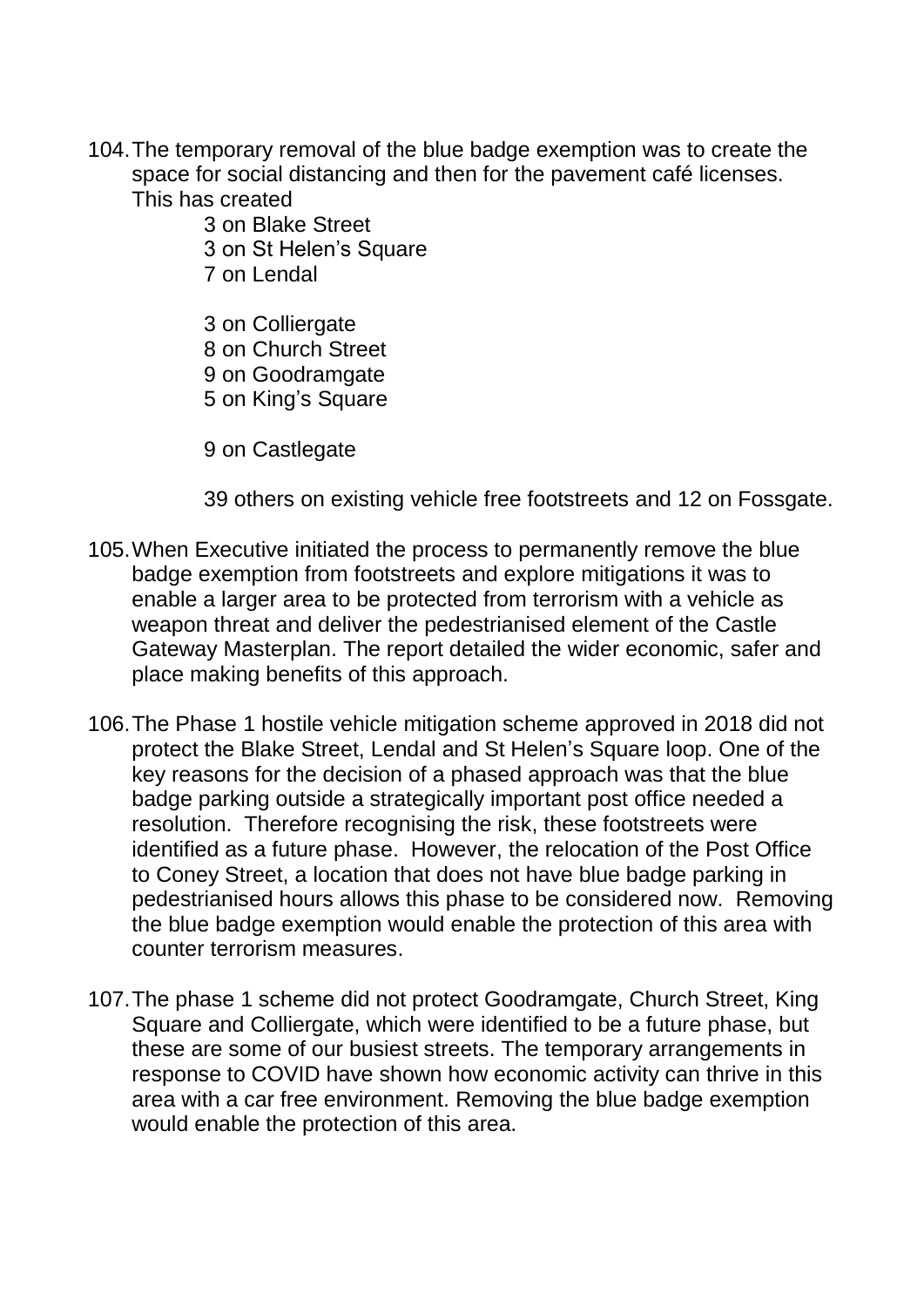- 108.Castlegate was not assessed as a priority street for hostile vehicle mitigation measures. The temporary measures have however enabled 9 pavement café licenses and it is identified as becoming a pedestrianised street in the Castle Gateway Masterplan which was approved in April 2018.
- 109.Ultimately Executive need to determine the extent of the hostile vehicle mitigations to be delivered.

## **Mitigations / Improved Access to the Footstreets**

- 110.The statutory consultation proposed new blue badge parking around the footstreets. Should Executive remove the blue badge exemption in order to increase the quantity of footstreets protected from a vehicle as a weapon threat; then these new blue badge spaces will be mitigation for some, but they will not be for others which is recognised.
- 111.At the same meeting as this report Executive will be considering the Strategic Review of City Centre Access and the Strategic Review of Council Car Parking both include action plans to improve access to the city centre especially for the disabled community.
- 112.Elements of the action plans for the Strategic Review of City Centre Access and Council Car Parking that will improve access to the city centre, especially for disabled people are subject to extenrnal funding bids as part of the recommendations in this report is one that funding is prioritised for this if the funding bid fails.

# **Analysis of the Issues**

#### **COVID Response – Temporary Footstreet Pedestrianised Hours**

- 113.The Government created temporary legislation for pavement café licences by removing the requirement for planning permission. In response to the pandemic as part of the One Year Transport and Place Strategy the hours were extended until 8pm each day. This helped facilitate space for longer into the early evening to provide outdoor seating and support the economic recovery of the city centre. The temporary legislation expires at the end of September 2022. York has seen over 100 licenses issued as result of these changes
- 114.Officers would recommend that the 8pm extension remains for the rest of the calendar year to support the Christmas Markets.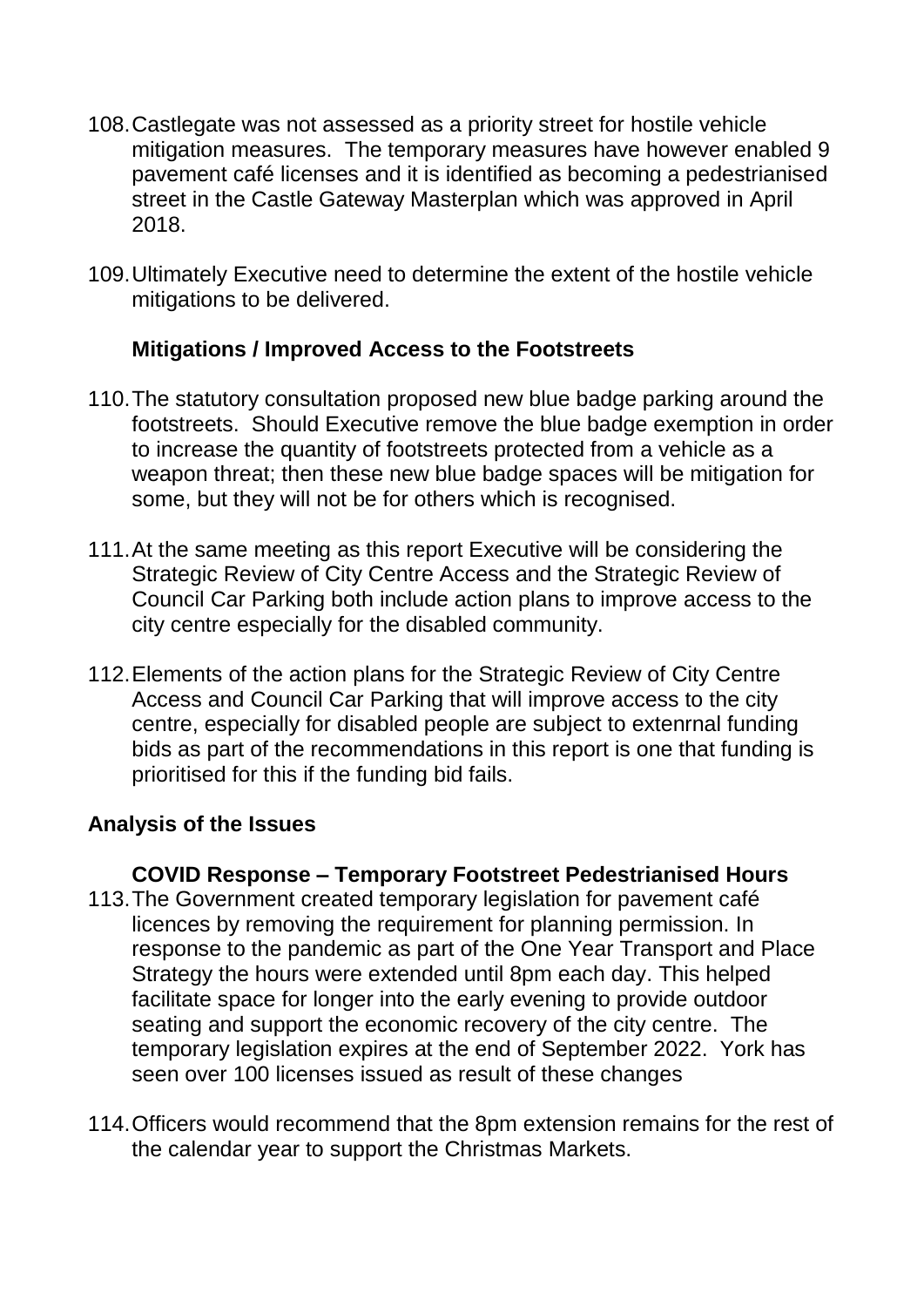- 115.From the new year Executive could determine that the temporary footstreet pedestrianised hours should return to 5pm. However, that is not recommended as it would impact on many of the 100 businesses who have been awarded a pavement café license to operate in the early evening until the end of September 2022 and will have planned and invested on that basis.
- 116.Therefore Executive could consider the period from January 2022 to end of September 2022 that the pedestrianised hours should continue to end at 8pm as the current temporary arrangements and café licenses have been awarded on this basis. Alternatively the temporary end time for pedestrianised hours could be adjusted to 7pm which would be in line with the long term vision for pedestrian hours as detailed in My City Centre Vision. It should be noted this would require a revision to all the pavement café licenses.
- 117.This would allow businesses to continue to operate outdoor seating and café licenses, and ensure that should any further social distancing measures be reintroduced that the city can scale up its response in line with previous periods or lockdown and restrictions. Without this permission if, for example, restrictions were placed on indoor venues then outdoor seating would only be able to continue in most of the footstreets until 5pm, meaning businesses may be unable to open and operate.
- 118.As the need for COVID response wanes and certainty over the future becomes clearer the case for 8pm becomes weaker. Therefore officers would recommend that should Executive be minded to make a Permanent change to Pedestrianised Footstreet hours then it should be to 7pm.

#### **Permanent Pedestrianised Footstreet Hours**

- 119.The Strategic Review of City Centre Access details a desire for a permanent extended time for pedestrianised footstreets of 7pm.
- 120.Should members have approved any change to the footstreet pedestrianised hours it would require a statutory TRO consultation and Executive need to approve this.
- 121.The Equality Impact Assessment for this has been commenced and is attached at Annex AC and will be developed through the statutory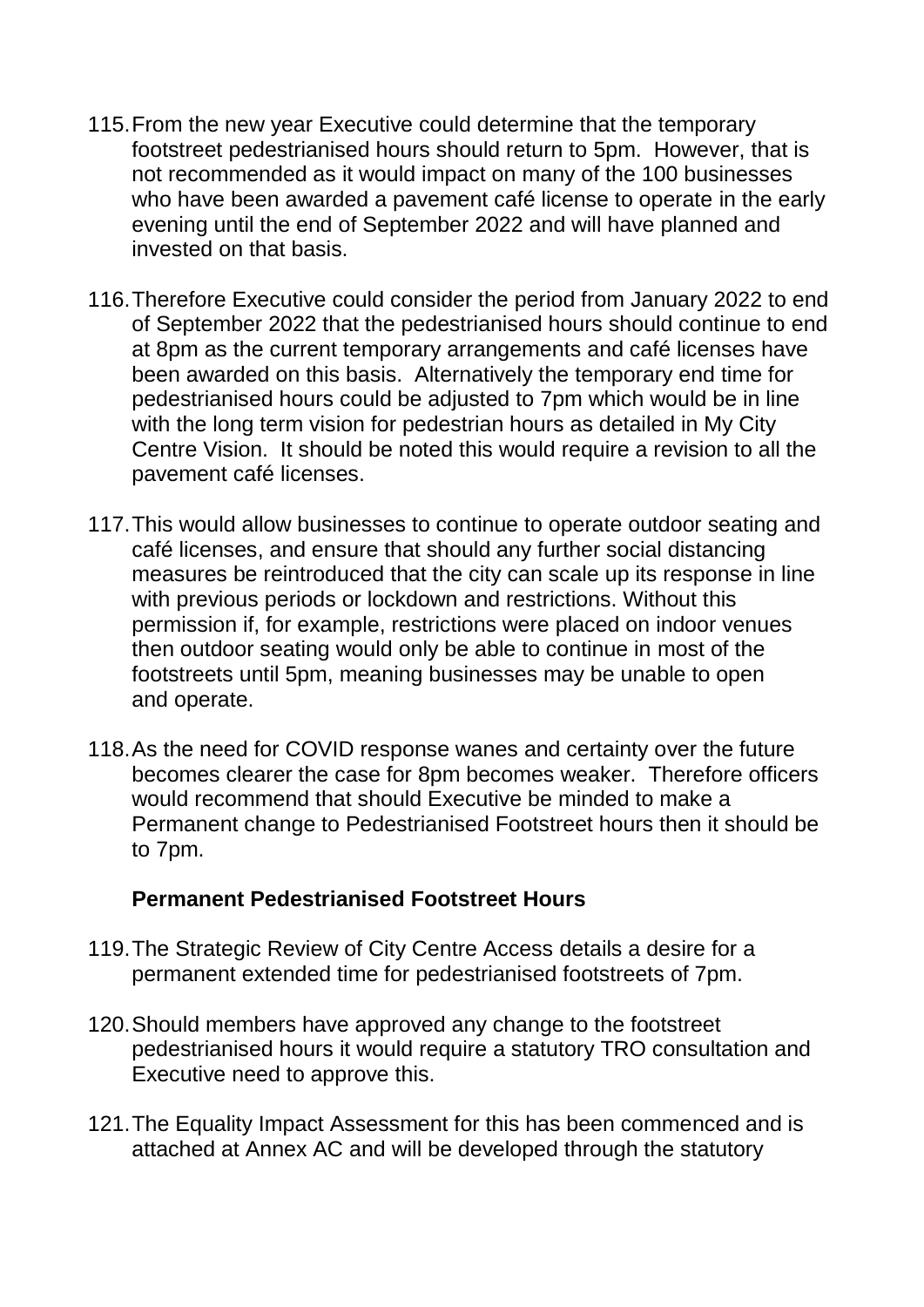consultation process for further consideration at the substantive decision on any permanent change.

## **Extent of Counter Terrorism Measures**

- 122.Protecting the contiguous footstreet area in a single phase expands the area of protection and protects more of those streets identified as a priority in Annex B.
- 123.Executive are advised that the Police have a power to request, and the Council an obligation to implement any anti terrorism traffic regulation order which may inhibit any vehicle access to an area.
- 124.One of the reasons for the recent statutory consultation to remove the blue badge exemption from certain streets and explore alternative blue badge parking and other mitigations was to enable a larger area to be protected from terrorism with a vehicle as weapon threat.
- 125.Removing the exemption that allows blue badge holders to access the footstreets needs to be considered in the context of the Equalities Act as the impact is upon those who have a protected characteristic which are protected under the Equalities Act.
- 126.The negative impacts of removing the blue badge exemption are real and for some cannot be mitigated.
- 127.However, officers believe the positive duty placed on the Council by the European Convention of Human Rights and the relevance of Article 2, The Right to Life, is expressly relevant as this article places a positive duty on the state (i.e. public bodies) to protect life which is in essence at the heart of the counter terrorism measures.
- 128.This case does not apply to Castlegate as it was not identified as a priority street in Annex B for counter terrorism measures. Whilst the case for Castlegate being pedestrianised could be made on other grounds and still meet the Public Sector Equalities Duty, however, it feels premature given the decisions yet to be made about the Castle Gateway delivery programme. Therefore it is proposed that Castlegate returns to its pre-COVID response at the end of September 2022 when the existing pavement café licenses end.
- 129.Alternatives have been considered to removing the blue badge exemption, such as allowing blue badge holders within the protected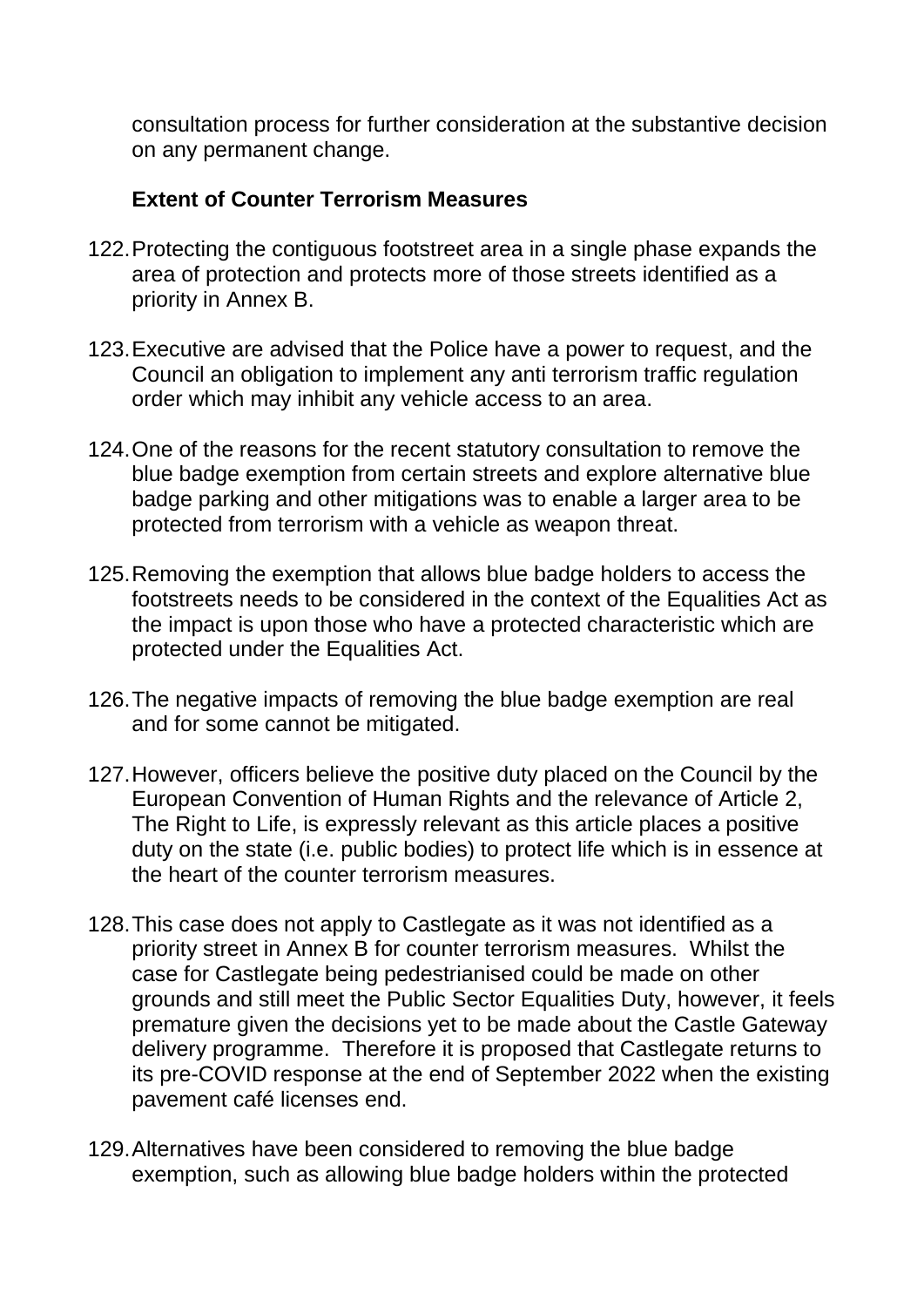area, as per the Martin Higgitt report which is an annex to the Strategic Review of City Centre Access Report which explores these option but this would be directly against the advice of the Counter Terrorism Security Advisor from Counter Terrorism Policing North East to the statutory consultation on removing the blue badge exemption to the footstreets who said:

*"When considering a vehicle access scheme involving the use of security hardware which mitigates or prevents a vehicle gaining access to the designated protected area, it is necessary to create a sterile zone free from all vehicles at times when the area is a crowded place. Entry to such areas must be restricted to emergency response vehicles which can be done during the planning phase of any such scheme."*

- 130.For that reason officers are also recommending a review and further report on how any remaining exemptions can also be removed or discouraged.
- 131.A scheme has been proposed which seeks to identify only those blue badge holders who warrant an exemption to have access. However, the legal framework to start differentiating between classes of blue badge holders and the perceived impact would be fraught with challenge and in itself discriminatory and officers would advise that the council should not develop such proposals.
- 132.The proposals for the blue badge exemptions could be delayed to consider alternative options, however this would add further delay to the implementation of counter terrorism measures and extend the period the council is not acting to fulfil the positive duty to protect life. Having undertaken extensive consultation and engagement there is little benefit in further delay as the impacts are understood and alternative solutions and mitigation have been explored and refined.
- 133.If the recommendations in this report are not agreed causing delay, then officers would be required to continue to implement the Executive's previous decisions to construct phase 1 counter terrorism measures given the advice, risk and duty the council has. It would not negate the need to consider the phase 2 counter terrorism measure for the remaining footstreets.
- 134.If the recommendations in this report are approved implementation would proceed as a single phase, this would save £1.6 million compared to a multiphase approach and can be delivered for similar cost as phase 1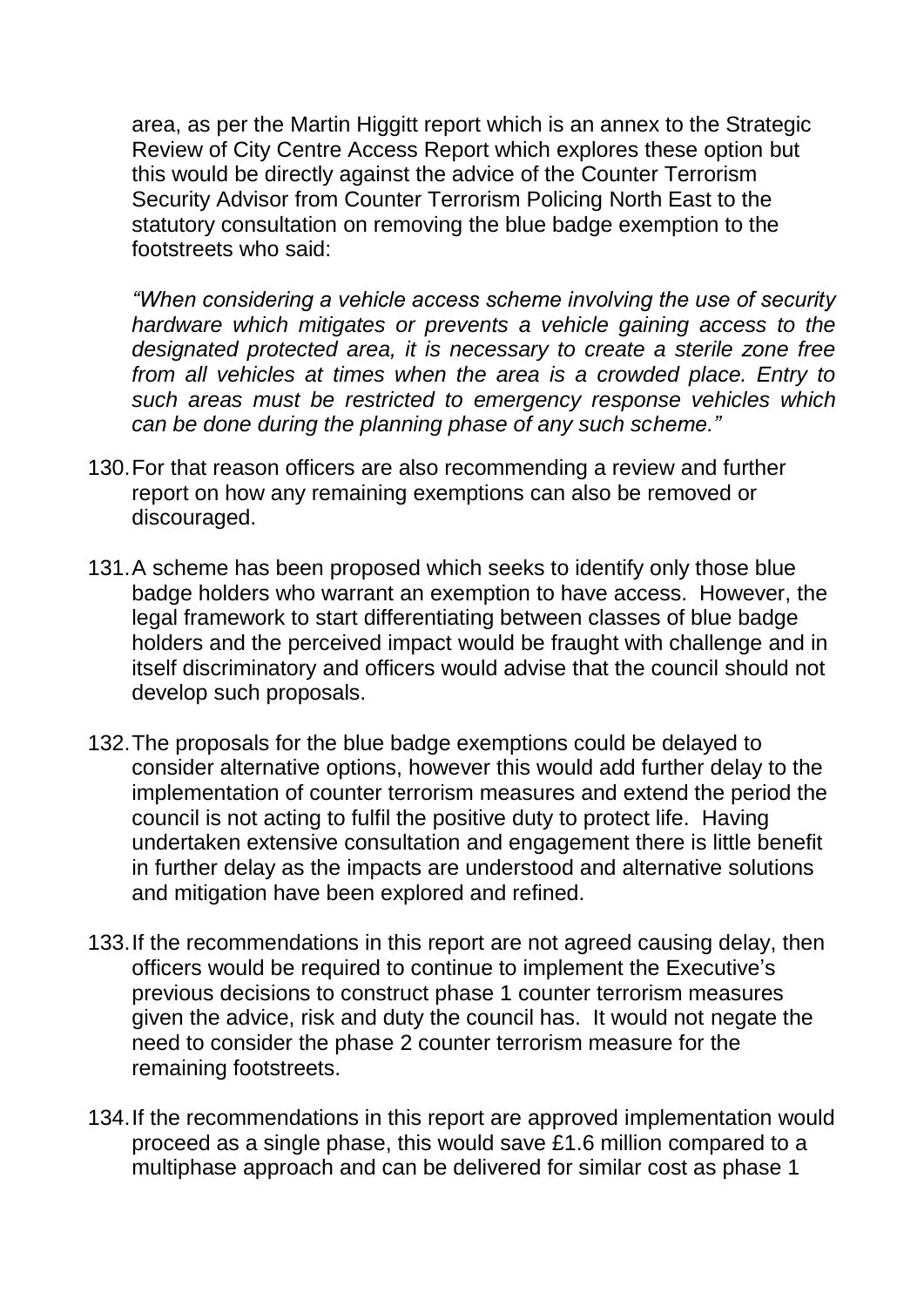whilst protecting the whole of the contiguous footstreets see Annex X. The final budget required for Counter Terrorism will be confirmed in a future report.

135. The removal of the exemption on vehicles displaying a Blue Badge from driving on certain streets within the pedestrian area has reduced the number of vehicles in the pedestrian area during the hours of operation, this can be seen from the below table showing the number of vehicles accessing the streets in 2018 compared to 2021. There are a number of other factors which will also have driven this change e.g. COVID and the use of marshals and bollards discouraging drivers without an exemption or waivers from access the area, counter terrorism measures would achieve the same objective. A Table is included in Annex Y

## **Mitigations / Improved Access to the Footstreets**

- 136. Additional Blue Badge parking was advertised as part of the Traffic Regulation Order. Whilst all of the proposed parking mitigations could be implemented, it would not recognise the consultation comments relating to St Andrewgate.
- 137. The original vehicle tracking undertake to design the bays on St Andrewgate was to ensure a 7.5t vehicle could pass through the area for waste collections and servicing of some shops on Goodramgate, the consultation raised concerns about vehicle access from garages in the vicinity of the bays on St Andrewgate. To consider the impact on the access to the private garages along that section of St Andrewgate, further vehicle tracking was undertaken to see the impact Blue Badge parking bays would have on their access. This tracking shows that for vehicles parked in the proposed marked bays on St Andrewgate would obstruct vehicles from accessing/exiting the garage on the opposite side of the road (30 St Andrewgate).
- 138. Therefore officers are recommending implementing all of the proposed parking mitigations, with the exception of the two bays on St Andrewgate nearest to its junction with Bartle Garth. This will allow for an increase in dedicated parking for holders of a Blue Badge in the vicinity of the pedestrian area, without obstructing access in/out of a private drive.
- 139. The consultation raised concerns by the Minster about the bays on Deangate and Duncombe Place and developing proposals for this area. The officers and Minster representatives have met and agreed to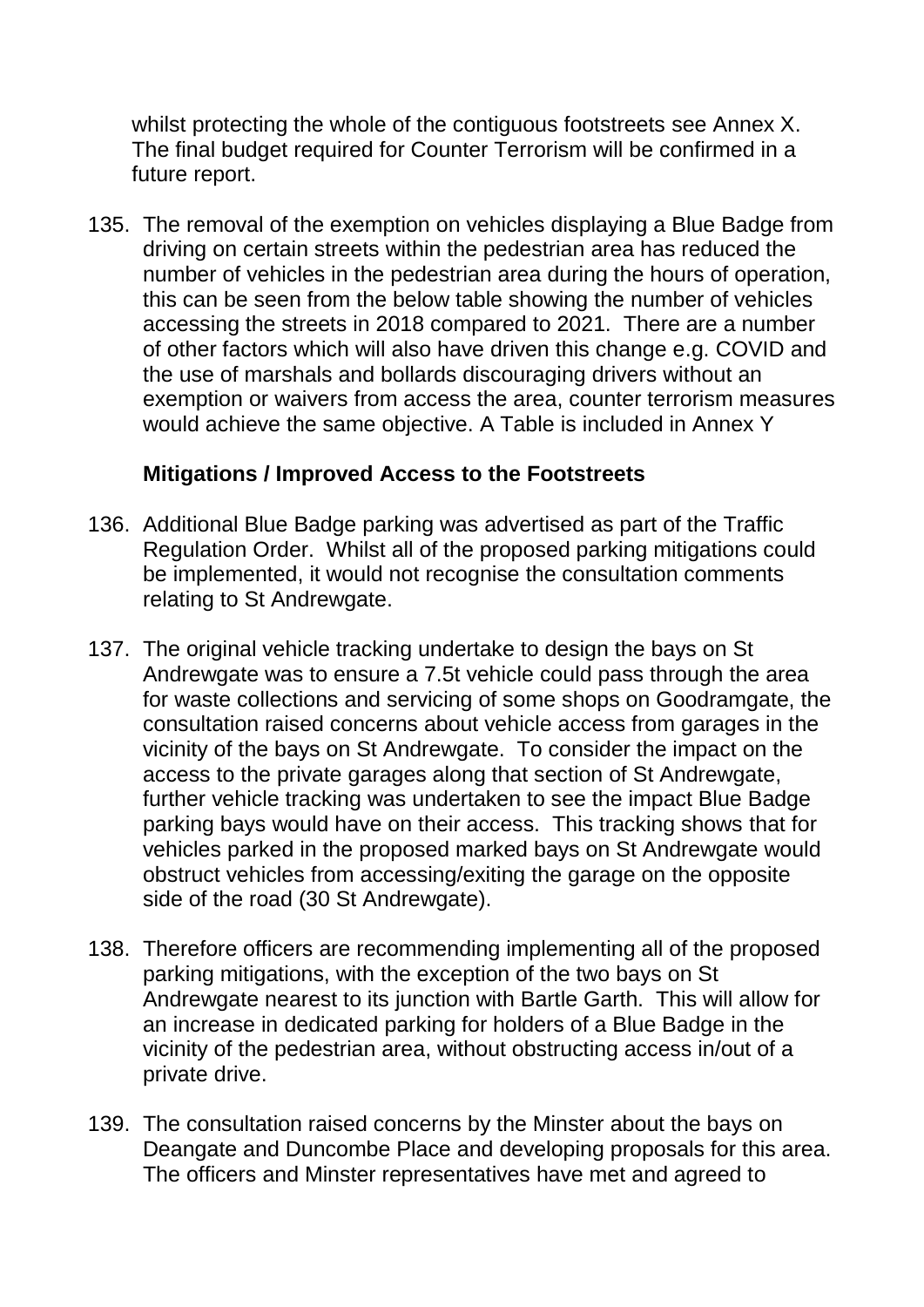recommend implementation as advertised but they will continue to work together on proposals to develop longer term plans and accommodate blue badge parking with minor amendments as required without impacting on the principle of provision.

- 140. Should Executive not be minded to remove the exemption the additional parking bays could be deemed unnecessary.
- 141. Officers' recommendation for the removal of the blue badge exemption is on the basis that Executive would also approve implementing all of the proposed parking mitigations recognising the impact of extending the extent of the counter terrorism measures, with the exception of the two bays on St Andrewgate nearest to its junction with Bartle Garth. This will allow for an increase in dedicated parking for holders of a Blue Badge in the vicinity of the pedestrian area.
- 142. Through the Strategic Review of City Centre Access and Council Car Parking, a number of the recommendations in the action plan are subject to funding bids. Should Executive have approved the action plans and if Executive are minded to approve the removal of the blue badge exemptions within the pedestrian area - then officers recommend that existing transport budgets should be allocated if the funding bid for £250,000 for Improved Routes into and around the city centre is unsuccessful, so that thei improved paving and dropped kerbs can be delivered.

# **Conclusion**

- 143. Extending the period for the local COVID response temporary pedestrianised hours to match the temporary national legislation on street café licenses allows the City to continue to flex in response to COVID should there be new restrictions/lockdowns and allows businesses to operate as planned as per their pavement café license
- 144. Recognising the outcomes of the My City Centre consultation and strategy it is logical to amend the time that the temporary pedestrianised hours end to reflect the proposal that will be advertised and consulted upon as a permanent change.
- 145. The reasons for considering removing the blue badge exemption that allows vehicles to access the footstreets is that it protects a larger area including many of the priority 2 streets as identified in Annex B, which were originally intended to be protected in a later phase. It also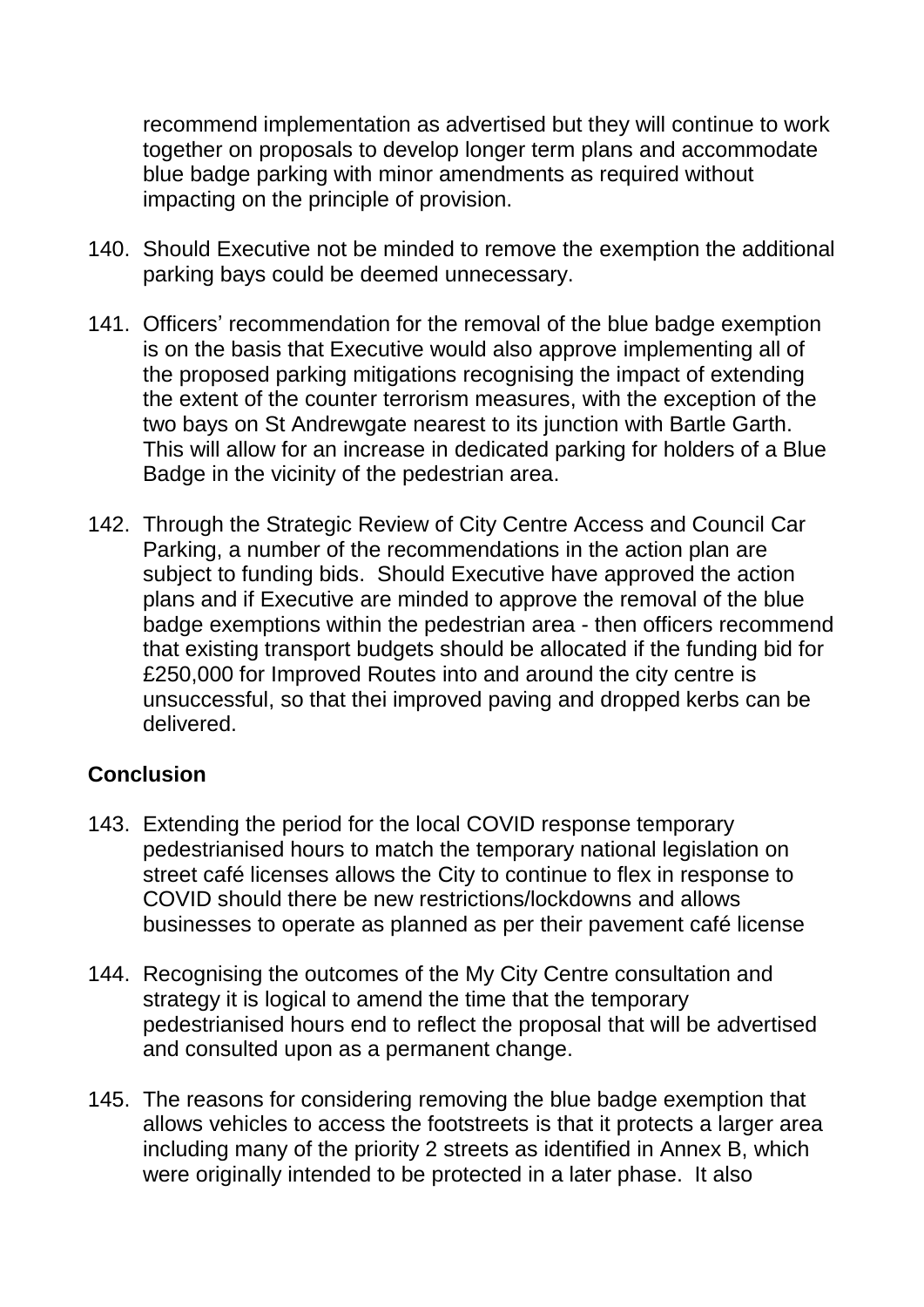reduces the risk of vehicle and pedestrian conflict in footstreets which have the highest footfall, whilst also creating the environment for the My City Centre Vision to be implemented.

- 146. The Council have undertaken considerable engagement work with blue badge holders and disabled advocacy groups to:
	- Fully understand the impact of not allowing blue badge holders to access and park on the footstreets they previously had a specific exemption to access. The scrutiny process has been useful in validating that.
	- To look at the alternatives to driving down footstreets to enable blue badge holders to access the footstreets.
- 147. In considering this decision, officers have considered the impact on blue badge holders and recognise the impact that some blue badge holders will be excluded from the footstreets by the recommendations. The open brief considered in November 2020 at Executive has been updated and is included at Annex AA But having considered that impact it has not been possible to find a way to deliver the safety benefits of the counter terrorism measures without causing the impact to parts of the disabled community. The benefits to wider public interest, including the right to life and the duty to protect life mean that officers, on balance (acting proportionately and having given significant weight to the impacts) recommend the area protected by Hostile Vehicle Mitigation Measures are extended and the blue badge exemption is removed except for Castlegate where the rationale is different and further consideration is to be given to the removal of access exemptions in this street.
- 148. The engagement work with blue badge holders has also looked at an extensive approach to improve access to the footstreets. The proposals to improve access have a three pronged approach
	- Looking to re-provide parking as close as possible in dedicated disabled bays
	- Removing other barriers to access through the recommendation from the Strategic Review of Access and the Strategic Review of Parking
	- Consider Extra Services see next report on Dial & Ride
	- Officers recommendations in the City Centre Access Strategy is that engagement with disability groups will continue; working to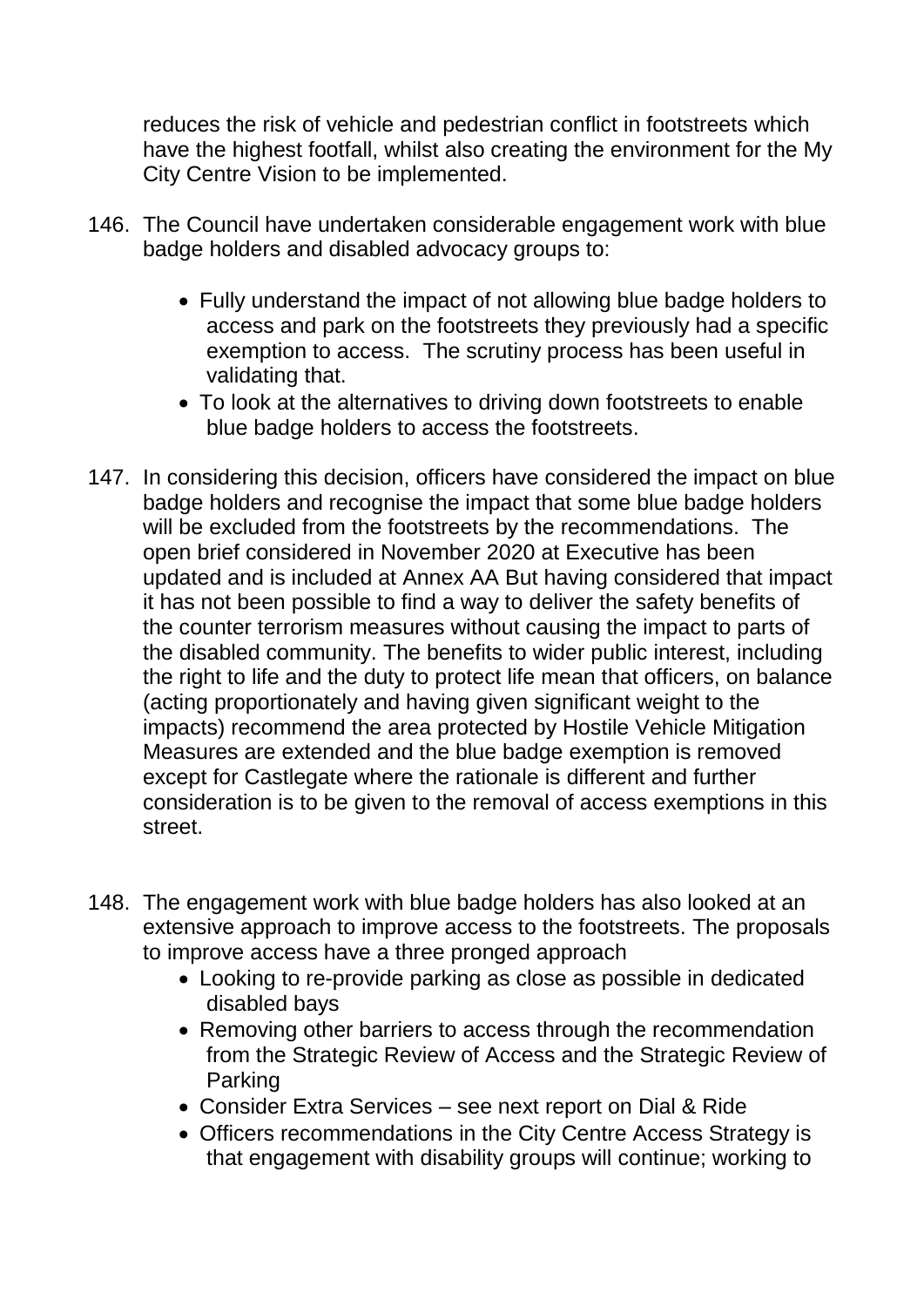identify and introduce further mitigations further down the line including exploring the feasibility of a shuttle bus

149. Like officers have, Executive are required by law to consider if the recommendations to improve access are reasonable and proportionate having fully considered the Equalities Impact Assessment at Annex AA in order to give due regard to the impact of the proposals.

## **Council Plan**

- 150. The Council Plan has 8 objectives listed below; the decisions under consideration in the report directly relate to most of the objectives and impact both positively and negatively in different ways depending on the perspective being considered.
	- Well paid jobs and inclusive economy
	- A greener and cleaner City of York Council
	- Getting Around Sustainably
	- Good Health and wellbeing
	- Safe communities and culture for all
	- Creating homes and world class infrastructure
	- A better start for children and young people
	- An open and effective council.

As the Council plan lays out they cannot be prioritised in an order as they all must be addressed and work in balance to give people the best quality of life.

# **Implications**

151. **Financial** The proposed changes to the Traffic Regulation Order can be managed within council resources. The associated action plans that are referred to in this report but considered in the City Centre Review of Access and Review of Parking have identified the costs and proposed budgets to fund the mitigation actions. A number of those funding streams are subject to future government announcements and or funding/bids. The recommendations in this report is such that £250k required to fund improved access needs to be prioritised across transport capital budgets even if funding bids are unsuccessful or at reduced levels. Any proposed changes to the prioritisation of schemes within capital budgets will be reported through regular capital monitoring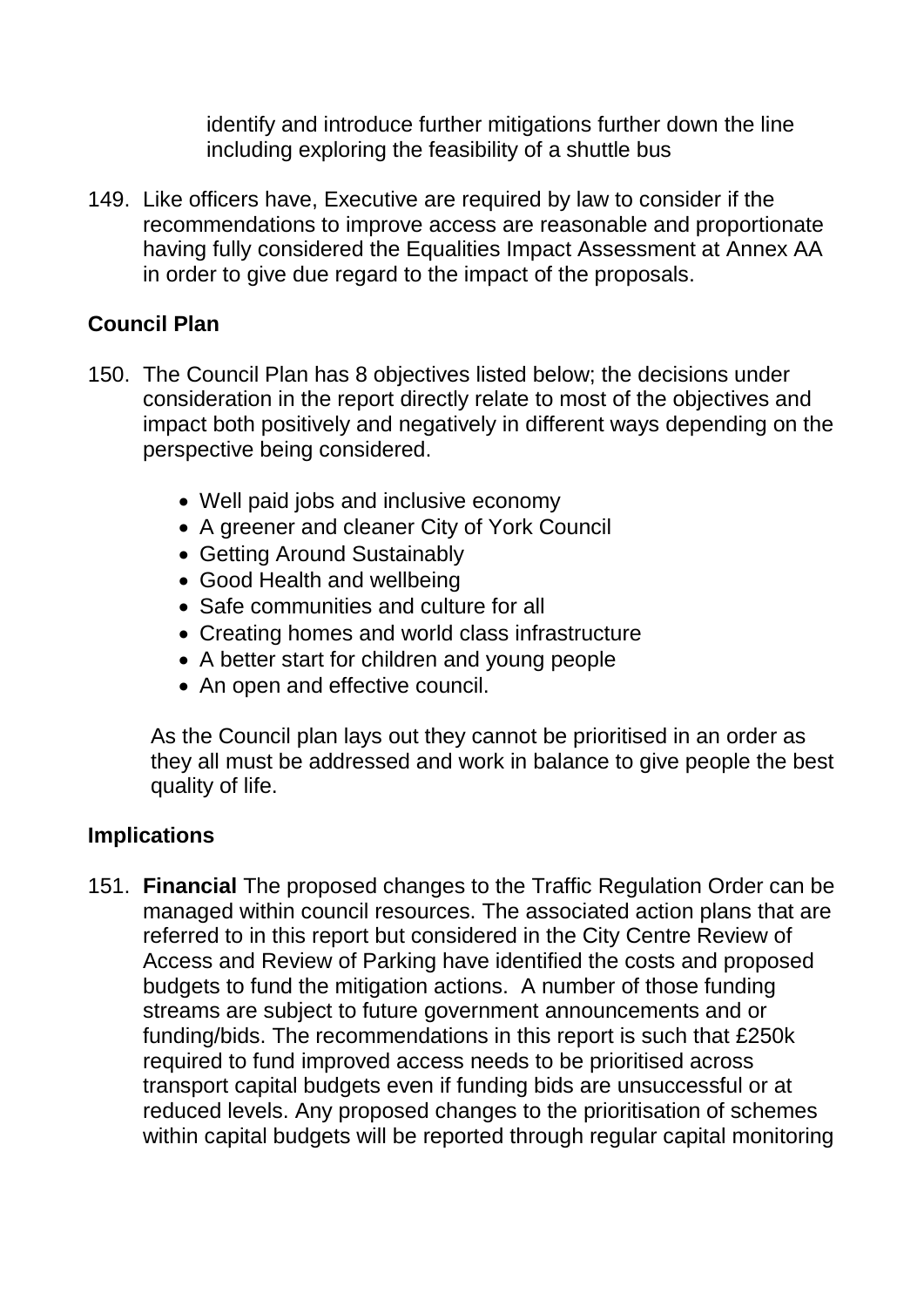reports to Executive and updates to Executive Member for Transport Decision Session reports.

#### 152. **Legal and Equalities**

#### Traffic Regulation Order

The Council, as Highway Authority and Local Traffic Authority is responsible for making Traffic Regulation Orders (TRO). When making a TRO the authority must exercise its power in a way which secures the expeditious, convenient and safe movement of vehicular and other traffic and the provision of suitable and adequate parking facilities on and off the highway so far as practicable.

Where works involve a need to introduce or amend a Traffic Regulation Order, the relevant statutory procedures must be followed including the requirement for formal consultation and advertisement in the local press. Where objections are received, there is a duty on the Council to ensure that these objections are duly considered.

#### Equality Duty & Human Rights

In preparing and determining proposals set out in this report the Council is required to have regard to the Equality Act 2010 (which includes the Public Sector Equality Duty) and Human Rights Act 1998.

#### Equality Duty

Under the Equality Act, the Council must in the exercise of its functions have due regard to the need to eliminate discrimination, harassment, victimisation and any other prohibited conduct; advance equality of opportunity between persons who share a relevant protected characteristic and persons who do not share it and foster good relations between persons who share a relevant protected characteristic and persons who do not share it.

It is considered that the Council has complied with the PSED statutory criteria, having fully engaged with those with protected characteristics, (most specifically disabled people) in order to understand and have due regard to the impacts the proposals would have upon these groups.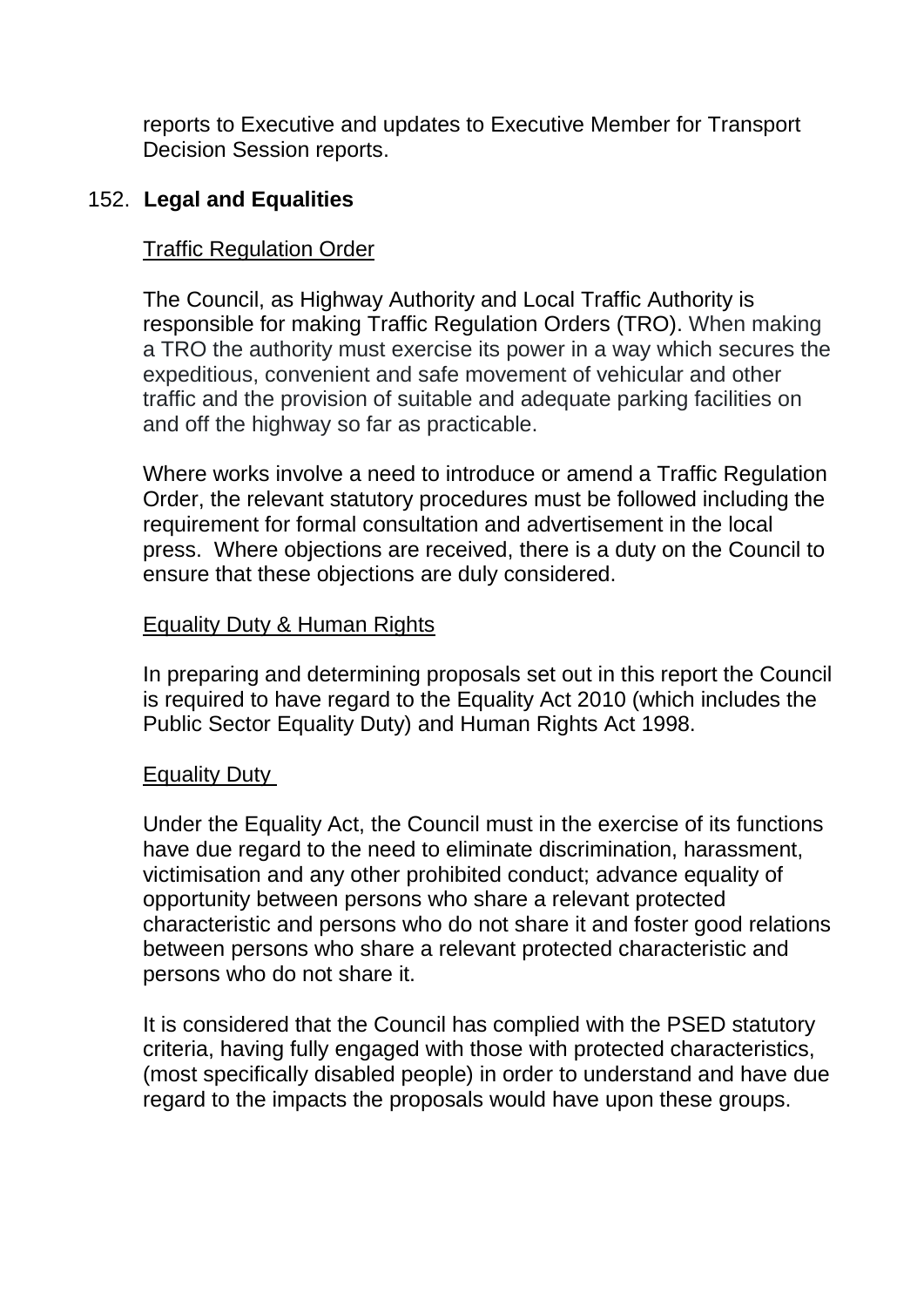## Human Rights

The Human Rights Act 1998 ("HRA") states that it is unlawful for a public authority to act in a way which is incompatible with a right or freedom under the European Convention on Human Rights.

The provisions of Article 8 (right to respect for private and family life) and Article 14 (protection from discrimination) have been considered and taken into account. These rights can be interfered with where lawful, e.g. where the interference has a legitimate aim, it is necessary in the interests of other concerns including public safety and health or where it is necessary in the wider public interest, and it is proportionate. The reasons for the scheme and the public interest benefits of the scheme are outlined within this report. The report acknowledges that in order to achieve the public benefits from removing vehicles from parts of the City Centre, some negative impacts are inevitable. The HRA requires the Council to act proportionately, having regard to all impacts, in order to reach a balanced decision that justifies any interference with Convention rights.

#### **Conclusion**

It is for the decision maker, acting proportionately, to balance all the competing needs, benefits and impacts in reaching its ultimate decision.

# **Risk Management**

153. Officers having worked through the recommendations with the council's legal team. Officers recognise that removing the blue badge exemption will have some significant impacts for some individuals with protected characteristics. In making the recommendations officers have balanced the competing considerations (i.e. individual rights and wider public safety) in order to reach recommendations which are considered to be proportionate and which comply with statutory duties.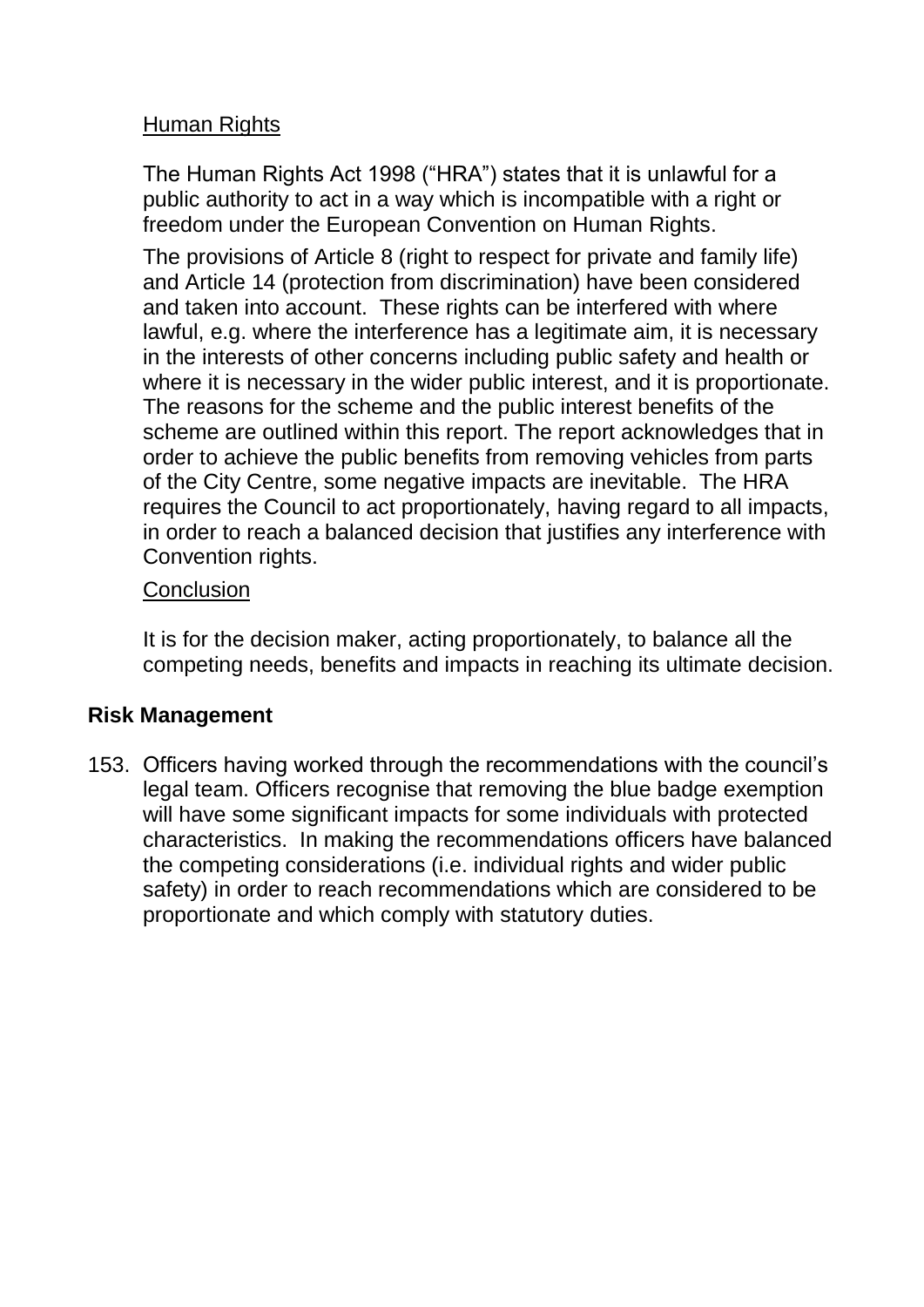#### **Contact Details**

**Author: Chief Officer Responsible for the report:**

**James Gilchrist Director Environment, Transport and Planning**

Tel No. 01904 552547

**Neil Ferris Corporate Director of Place**

**Report Approved <sup>X</sup>** **Date** 10/11/2021

## **Specialist Implications Officer(s)** List information for all

Financial:- Legal:- Name: Patrick Looker Name: Janie Berry

Title: Finance Manager Title: Director of Governance & Monitoring **Officer** 

Tel No. 01904 551633 Tel No. 01904 555385

**Wards Affected:** All X

#### **For further information please contact the author of the report**

#### **Background Papers:**

8 February 2018 Executive - City Transport Access Measures [\(Public Pack\)Agenda Document for Executive, 08/02/2018 17:30](https://democracy.york.gov.uk/documents/g10196/Public%20reports%20pack%20Thursday%2008-Feb-2018%2017.30%20Executive.pdf?T=10)  [\(york.gov.uk\)](https://democracy.york.gov.uk/documents/g10196/Public%20reports%20pack%20Thursday%2008-Feb-2018%2017.30%20Executive.pdf?T=10)

26 April 2018 Executive – The Castle Gateway Masterplan [\(Public Pack\)Agenda Document for Executive, 26/04/2018 17:30](https://democracy.york.gov.uk/documents/g10197/Public%20reports%20pack%20Thursday%2026-Apr-2018%2017.30%20Executive.pdf?T=10)  [\(york.gov.uk\)](https://democracy.york.gov.uk/documents/g10197/Public%20reports%20pack%20Thursday%2026-Apr-2018%2017.30%20Executive.pdf?T=10)

27 September 2018 Executive – City Centre Access Update and Priority 1 Proposals [\(Public Pack\)Agenda Document for Executive, 27/09/2018 17:30](https://democracy.york.gov.uk/documents/g10472/Public%20reports%20pack%20Thursday%2027-Sep-2018%2017.30%20Executive.pdf?T=10)  [\(york.gov.uk\)](https://democracy.york.gov.uk/documents/g10472/Public%20reports%20pack%20Thursday%2027-Sep-2018%2017.30%20Executive.pdf?T=10)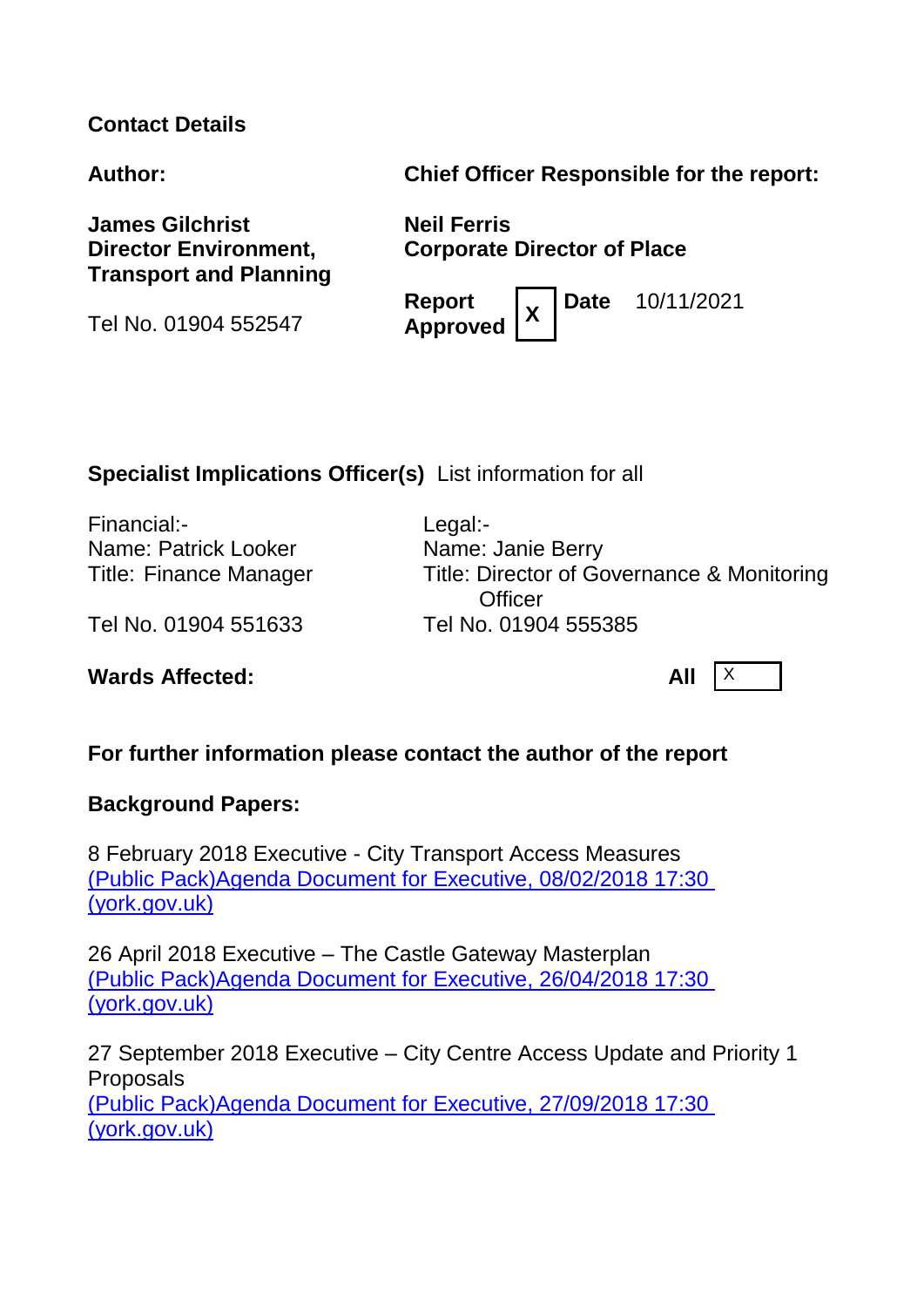29 August 2019 Executive – City Centre Access Experimental Traffic Order Conclusion and Phase 1 Proposals

**[\(Public Pack\)Agenda Document for Executive, 29/08/2019 17:30](https://democracy.york.gov.uk/documents/g11108/Public%20reports%20pack%20Thursday%2029-Aug-2019%2017.30%20Executive.pdf?T=10)  [\(york.gov.uk\)](https://democracy.york.gov.uk/documents/g11108/Public%20reports%20pack%20Thursday%2029-Aug-2019%2017.30%20Executive.pdf?T=10)**

13 February 2020 Executive – City Centre Access – Phase 1 Proposals (Update\_

(Public Pack)Agenda [Document for Executive, 13/02/2020 17:30](https://democracy.york.gov.uk/documents/g11116/Public%20reports%20pack%20Thursday%2013-Feb-2020%2017.30%20Executive.pdf?T=10)  [\(york.gov.uk\)](https://democracy.york.gov.uk/documents/g11116/Public%20reports%20pack%20Thursday%2013-Feb-2020%2017.30%20Executive.pdf?T=10)

25 June 2020 Executive - City of York Council Recovery and Renewal Strategy and the One Year Transport and Place Plan [\(Public Pack\)Agenda Document for Executive, 25/06/2020 17:30](https://democracy.york.gov.uk/documents/g12293/Public%20reports%20pack%20Thursday%2025-Jun-2020%2017.30%20Executive.pdf?T=10)  [\(york.gov.uk\)](https://democracy.york.gov.uk/documents/g12293/Public%20reports%20pack%20Thursday%2025-Jun-2020%2017.30%20Executive.pdf?T=10)

26 November 2020 Executive – The future of the extended city centre footstreets

[\(Public Pack\)Agenda Document for Executive, 26/11/2020 17:30](https://democracy.york.gov.uk/documents/g12407/Public%20reports%20pack%20Thursday%2026-Nov-2020%2017.30%20Executive.pdf?T=10)  [\(york.gov.uk\)](https://democracy.york.gov.uk/documents/g12407/Public%20reports%20pack%20Thursday%2026-Nov-2020%2017.30%20Executive.pdf?T=10)

22 June 2021 Executive Member for Transport - Footstreets Traffic Regulation Order

Proposal[shttps://democracy.york.gov.uk/documents/g12726/Public reports](https://democracy.york.gov.uk/documents/g12726/Public%20reports%20pack%20Tuesday%2022-Jun-2021%2010.00%20Decision%20Session%20-%20Executive%20Member%20for%20Transport.pdf?T=10)  [pack Tuesday 22-Jun-2021 10.00 Decision Session -](https://democracy.york.gov.uk/documents/g12726/Public%20reports%20pack%20Tuesday%2022-Jun-2021%2010.00%20Decision%20Session%20-%20Executive%20Member%20for%20Transport.pdf?T=10) Executive Member for [Transport.pdf?T=10](https://democracy.york.gov.uk/documents/g12726/Public%20reports%20pack%20Tuesday%2022-Jun-2021%2010.00%20Decision%20Session%20-%20Executive%20Member%20for%20Transport.pdf?T=10)

# **Annexes**

- Annex A Footstreets map showing blue badge exemption locations
- Annex B Independent report on prioritised areas
- Annex C Phase 1 Proposal for Counter Terrorism Measures
- Annex D Letter from Police in relation to Counter Terrorism
- Annex E Themes reaised in Community Engagement Mitigation Options Considered
- Annex F Blue Badge Parking 18-19 and Traffic movements at Access Points 2019
- Annex G City of York Foostreets Blue Badge Access September 2018 Parking Perspectives Report
- Annex H Covid 19 Economic Recovery Transport and Place Strategy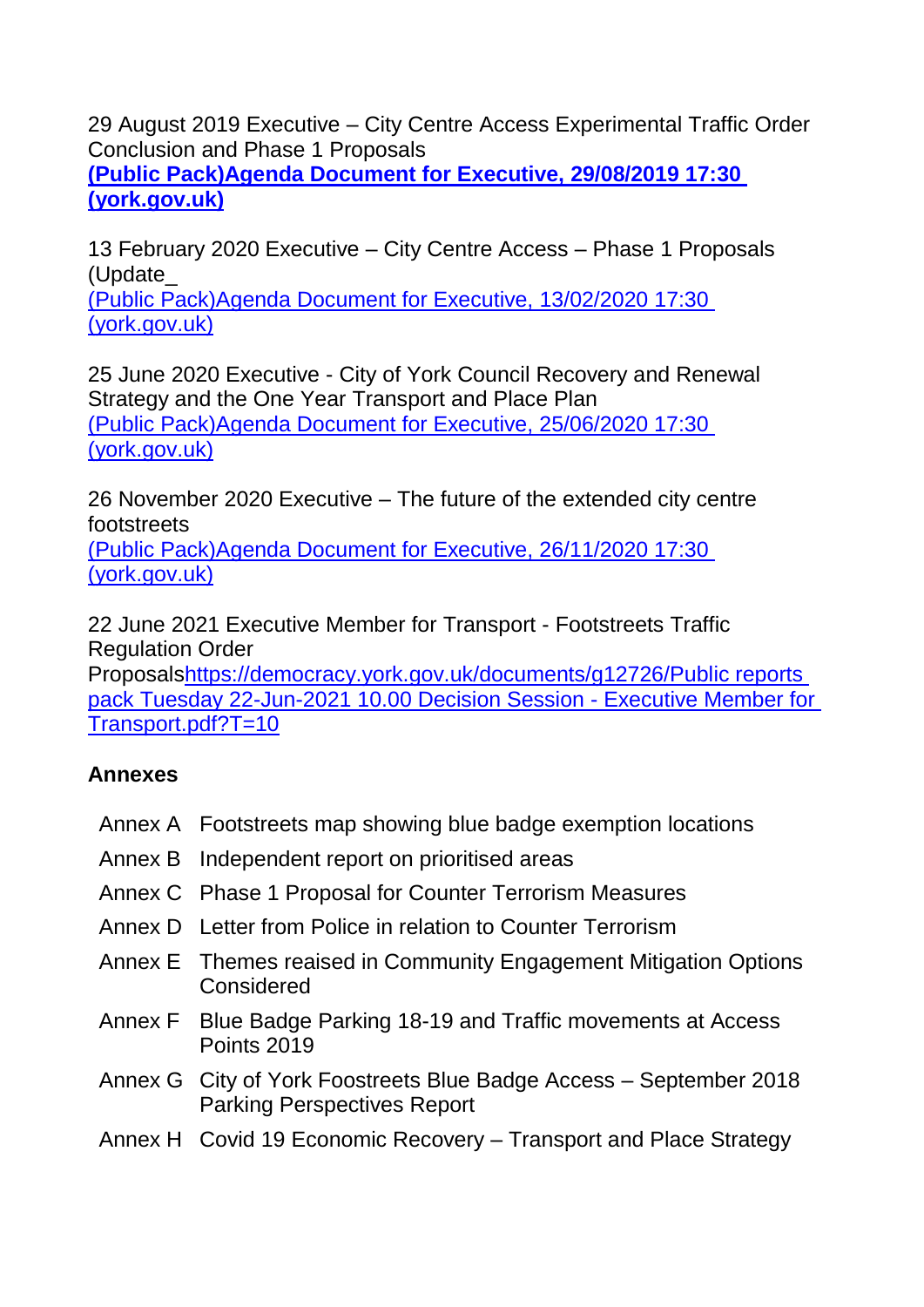- Annex I Disabled Motoring Independent Review of York City Centre Disabled Access Offer
- Annex J Extent of Footstreets Protected in a single phase by Counter Terrorism Measures
- Annex K City Centre Blue Badge Parkin Survey Results
- Annex L City Centre Blue Badge Parking Survey Results Blue Badge Holder Responses Only
- Annex M Statutory TRO Consultation Blue Badge Parking Bay Comments
- Annex N Statutory TRO Consultation –Blue Badge Access Restriction Comments in Favour
- Annex O Statutory TRO Consultation West Yorkshire Police Counter Terrorism Comments
- Annex P Statutory TRO Consultation Blue Badge Access Restriction Comments Against not shop in York again
- Annex Q Statutory TRO Consultation Blue Badge Access Restriction Comments Against
- Annex R Statutory TRO Consultation Objection-for-local-non-yorkresidents
- Annex S Statutory TRO Consultation Formal combined Objection from several groups
- Annex T Statutory TRO Consultation York Civic Trust Comments
- Annex U YHRCN Report to HREB on Blue Badge Concerns
- Annex V Officer Comments on the Human Rights Report on Blue Badge Exclusions in York
- Annex W Accident Data
- Annex X Comparison of phased approach with Single Scheme
- Annex Y Vehicle Counts showing reduction in vehicles as a result of temporary changes
- Annex Z Footstreets Accessibility open community brief updated 3 Nov 2021
- Annex AABlue Badge Exemption Removal Equalities Impact Assessment
- Annex AB Blue Badge Parking Bay Usage Data
- Annex AC Permanent Change to Footstreet Hours Equalities Impact Assesment